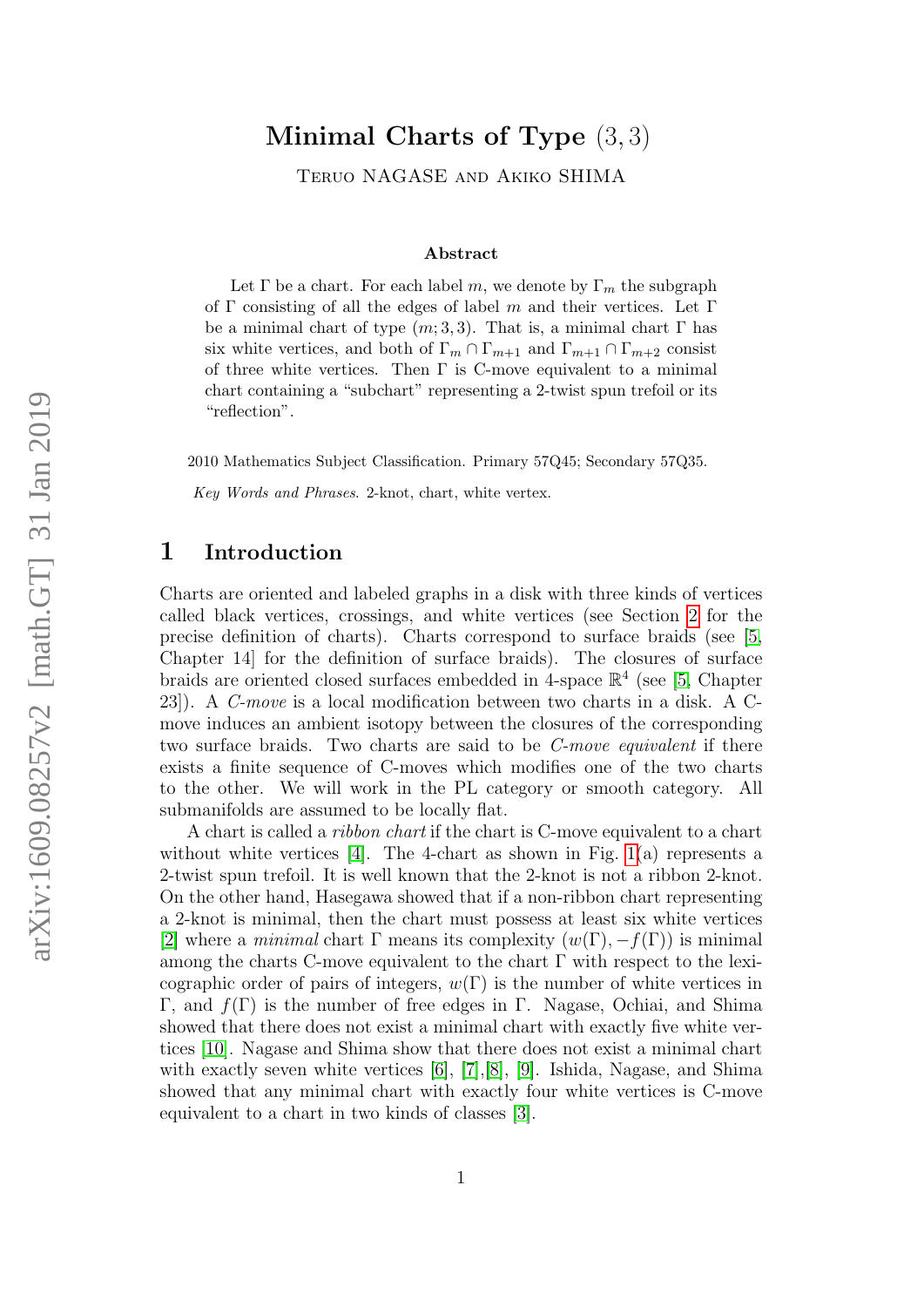

<span id="page-1-0"></span>Figure 1: Charts contained in the lor-family of the 4-chart describing the 2-twist spun trefoil. Here  $k$  is a positive integer.

Two charts are said to be lor-equivalent (Label-Orientation-Reflection equivalent) provided that one of the charts is obtained from the other by a finite sequence of the following five modifications:

- (i) consider an *n*-chart as an  $(n + 1)$ -chart,
- (ii) for an *n*-chart, change all the edges of label k to ones of label  $n k$  for each  $k = 1, 2, \dots, n-1$ , simultaneously (see Fig. [1\(](#page-1-0)b)),
- (iii) add a positive constant integer  $k$  to all the labels simultaneously (so that the *n*-chart changes to an  $(n + k)$ -chart) (see Fig. [1\(](#page-1-0)c)),
- (iv) reverse the orientation of all the edges (see Fig.  $1(d)$ ),
- (v) change a chart by the reflection in the sphere (see Fig.  $1(e)$ ).

The set of all the charts lor-equivalent to a chart  $\Gamma$  is called the *lor-family of*  $\Gamma$  [\[11\]](#page-26-5). For example, the lor-family of the 4-chart describing the 2-twist spun trefoil contains the charts as shown in Fig. [1.](#page-1-0)

Let  $\Gamma$  be a chart. For each label m, we denote by  $\Gamma_m$  the subgraph of  $\Gamma$ consisting of all the edges of label  $m$  and their vertices.

Now we define a type of a chart: Let  $\Gamma$  be a chart, and  $n_1, n_2, \ldots, n_p$ integers. The chart  $\Gamma$  is of type  $(n_1, n_2, \ldots, n_k)$  if there exists a label m of  $\Gamma$ satisfying the following three conditions:

- (i) For each  $i = 1, 2, \ldots, k$ , the chart  $\Gamma$  contains exactly  $n_i$  white vertices in  $\Gamma_{m+i-1} \cap \Gamma_{m+i}$ .
- (ii) If  $i < 0$  or  $i > k$ , then  $\Gamma_{m+i}$  does not contain any white vertices.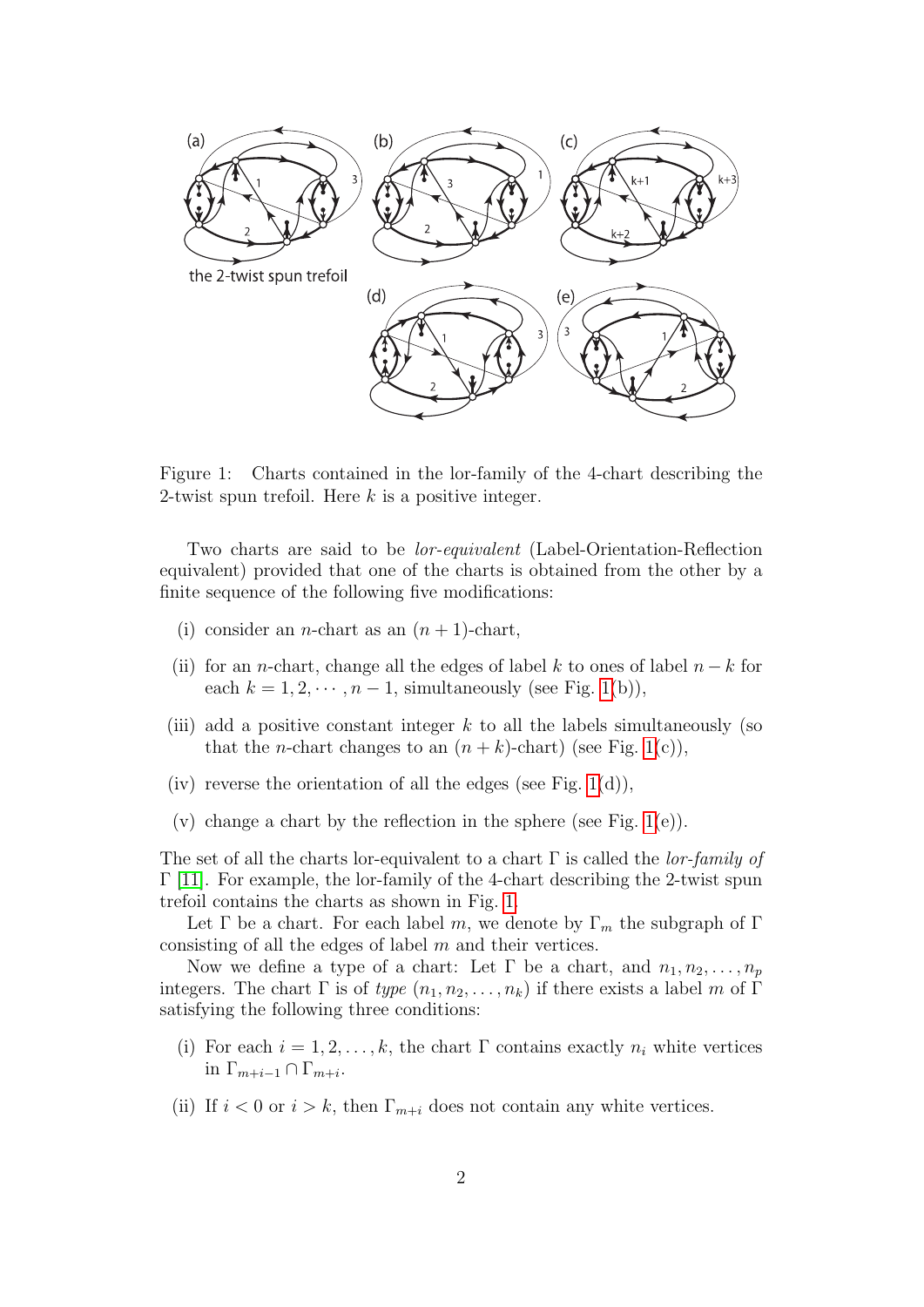(iii) Both of the two subgraphs  $\Gamma_m$  and  $\Gamma_{m+k}$  contain at least one white vertex.

If we want to emphasize the label m, then we say that  $\Gamma$  is of type  $(m; n_1, n_2, \ldots, n_k)$ . Note that  $n_1 \geq 1$  and  $n_k \geq 1$  by the condition (iii).

In this paper we shall show the following theorem:

<span id="page-2-1"></span>**Theorem 1.1** Let  $\Gamma$  be a minimal chart of type (3,3). Then  $\Gamma$  is C-move equivalent to a minimal chart containing a subchart in the lor-family of the 2-twist spun trefoil.

The paper is organized as follows. In Section [2,](#page-2-0) we define charts. In Section [3,](#page-5-0) we review a useful lemma for a lens, a disk whose boundary consists of edges of label m and edges of label  $m + 1$  satisfying some condition. And we review a useful lemma for a loop. In Section [4,](#page-7-0) we review a k-angled disk, a disk whose boundary consists of edges of label  $m$  and contains exactly k white vertices. In particular, we prove a lemma for a 2-angled disk. In Section [5,](#page-10-0) we review three lemmata for a 3-angled disk. In Section [6,](#page-11-0) we introduce some property of charts. In Section [7,](#page-13-0) we prove a useful lemma called New Disk Lemma. And we give generalizations of a C-I-M3 move and a C-I-M4 move. In Section [8,](#page-16-0) we give four examples of charts of type (3, 3). Three of them are non-minimal charts, the last one is a minimal chart C-move equivalent to a chart containing a subchart in the lor-family of the 2-twist spun trefoil. In Section [9,](#page-18-0) we prove Main Theorem (Theorem [1.1\)](#page-2-1).

### <span id="page-2-0"></span>2 Preliminaries

Let n be a positive integer. An *n-chart* is an oriented and labeled graph in a disk, which may be empty or have closed edges without vertices, called hoops, satisfying the following four conditions:

- (i) Every vertex has degree 1, 4, or 6.
- (ii) The labels of edges are in  $\{1, 2, \ldots, n-1\}.$
- (iii) In a small neighborhood of each vertex of degree 6, there are six short arcs, three consecutive arcs are oriented inward and the other three are outward, and these six are labeled i and  $i + 1$  alternately for some i, where the orientation and the label of each arc are inherited from the edge containing the arc.
- (iv) For each vertex of degree 4, diagonal edges have the same label and are oriented coherently, and the labels  $i$  and  $j$  of the diagonals satisfy  $|i - j| > 1$ .

We call a vertex of degree 1 a *black vertex*, a vertex of degree 4 a *crossing*, and a vertex of degree 6 a white vertex respectively (see Fig. [2\)](#page-3-0). Among six short arcs in a small neighborhood of a white vertex, a central arc of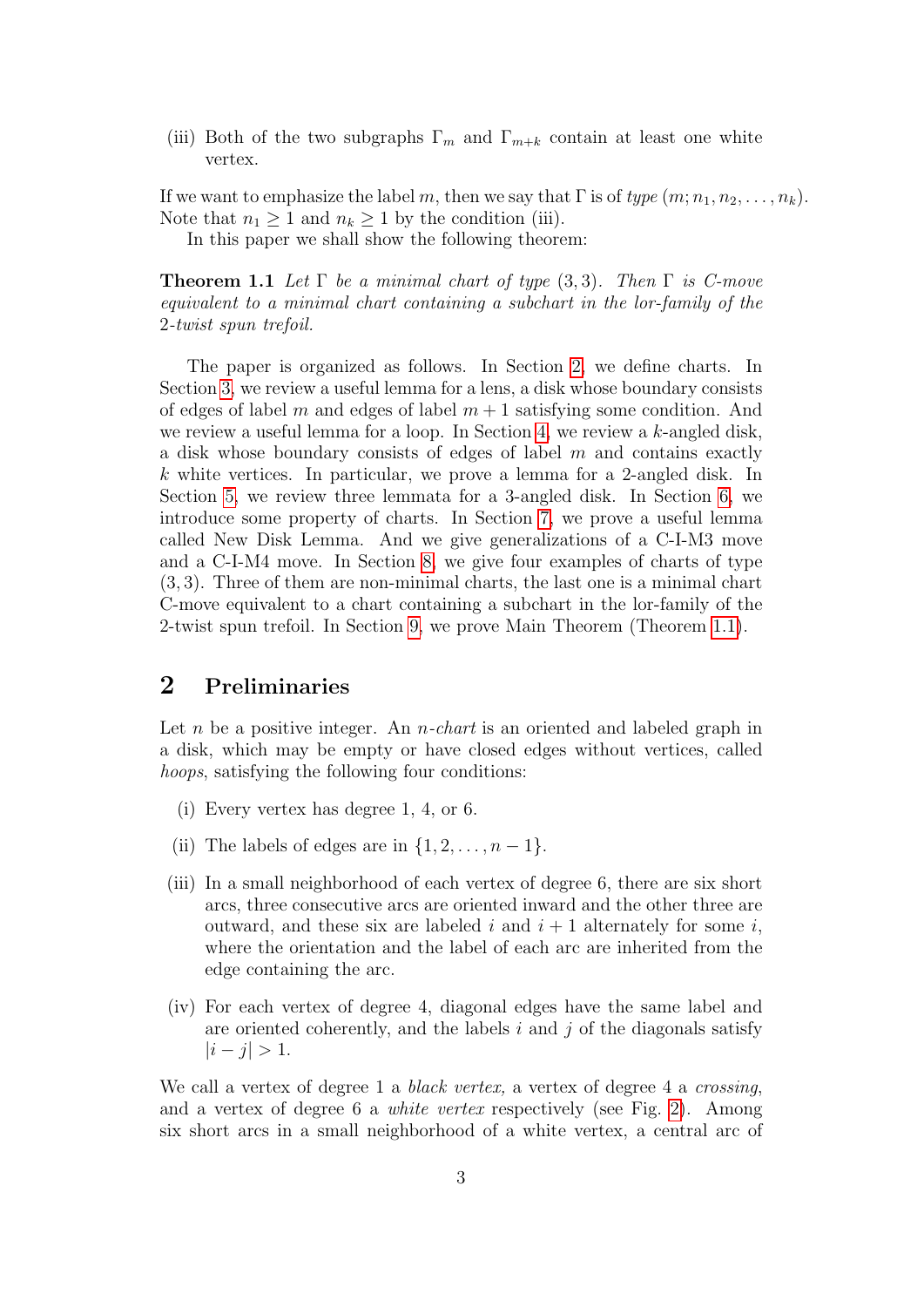each three consecutive arcs oriented inward or outward is called a middle arc at the white vertex (see Fig.  $2(c)$ ). There are two middle arcs in a small neighborhood of each white vertex.



<span id="page-3-0"></span>Figure 2: (a) A black vertex. (b) A crossing. (c) A white vertex.

Let  $D_1^2, D_2^2$  be disks, and  $pr_2: D_1^2 \times D_2^2 \rightarrow D_2^2$  the projection defined by  $pr_2(x, y) = y$ . Let  $Q_n$  be a set of n interior points of  $D_1^2$ . A surface braid S is an oriented surface embedded properly in  $D_1^2 \times D_2^2$  such that the map  $pr_2|_S : S \to D_2^2$  is a branched covering of degree n and  $\partial S = Q_n \times \partial D_2^2$ [\[5,](#page-25-0) Chapter 14]. A surface braid can be represented by a motion picture method, a one-parameter family of geometric *n*-braids  ${b_t}_{t \in [0,1]}$  except for a finite number of values  $t_1, t_2, \dots, t_m \in [0, 1]$ . A motion picture for a white vertex is a motion picture as shown in Fig.  $3(a)$  (cf. [\[5,](#page-25-0) p. 132, Figure 18.5]). A motion picture for a crossing is a motion picture as shown in Fig. [3\(](#page-4-0)b) (cf. [\[5,](#page-25-0) p. 131, Figure 18.4]). A motion picture for a black vertex is a motion picture as shown in Fig.  $3(c)$  (cf. [\[5,](#page-25-0) p. 134, Figure 18.7]). A black vertex is corresponding to a singular point of a branched covering map.

Now C-moves are local modifications of charts in a disk as shown in Fig. [4](#page-5-1) (cf.  $[1], [5], [12]$  $[1], [5], [12]$  $[1], [5], [12]$  $[1], [5], [12]$ ). These C-moves as shown in Fig. [4](#page-5-1) are examples of C-moves. Note that any C-move is realized by C-moves as shown in Fig. [4](#page-5-1) and ambient isotopic deformations of the disk (see [\[1\]](#page-25-4), [\[5\]](#page-25-0), [\[12\]](#page-27-0)).

We showed the difference of a chart in a disk and in a 2-sphere (see [\[6,](#page-26-1) Lemma 2.1]). This lemma follows from that there exists a natural one-toone correspondence between {charts in  $S^2$ }/C-moves and {charts in  $D^2$ }/Cmoves, conjugations([\[5,](#page-25-0) Chapter 23 and Chapter 25]). To make the argument simple, we assume that the charts lie on the 2-sphere instead of the disk.

#### **Assumption 1** In this paper, all charts are contained in the 2-sphere  $S^2$ .

We have the special point in the 2-sphere  $S^2$ , called the point at infinity, denoted by  $\infty$ . In this paper, all charts are contained in a disk such that the disk does not contain the point at infinity  $\infty$ .

Let  $\Gamma$  be a chart. For each label m, we denote by  $\Gamma_m$  the subgraph of Γ consisting of all the edges of label m and their vertices. Let L be the closure of a connected component of the set obtained by taking out all the white vertices from  $\Gamma_m$ . If L contains at least one white vertex but does not contain any black vertex, then  $L$  is called an *internal edge of label m*. Hence an internal edge may contain a crossing of Γ.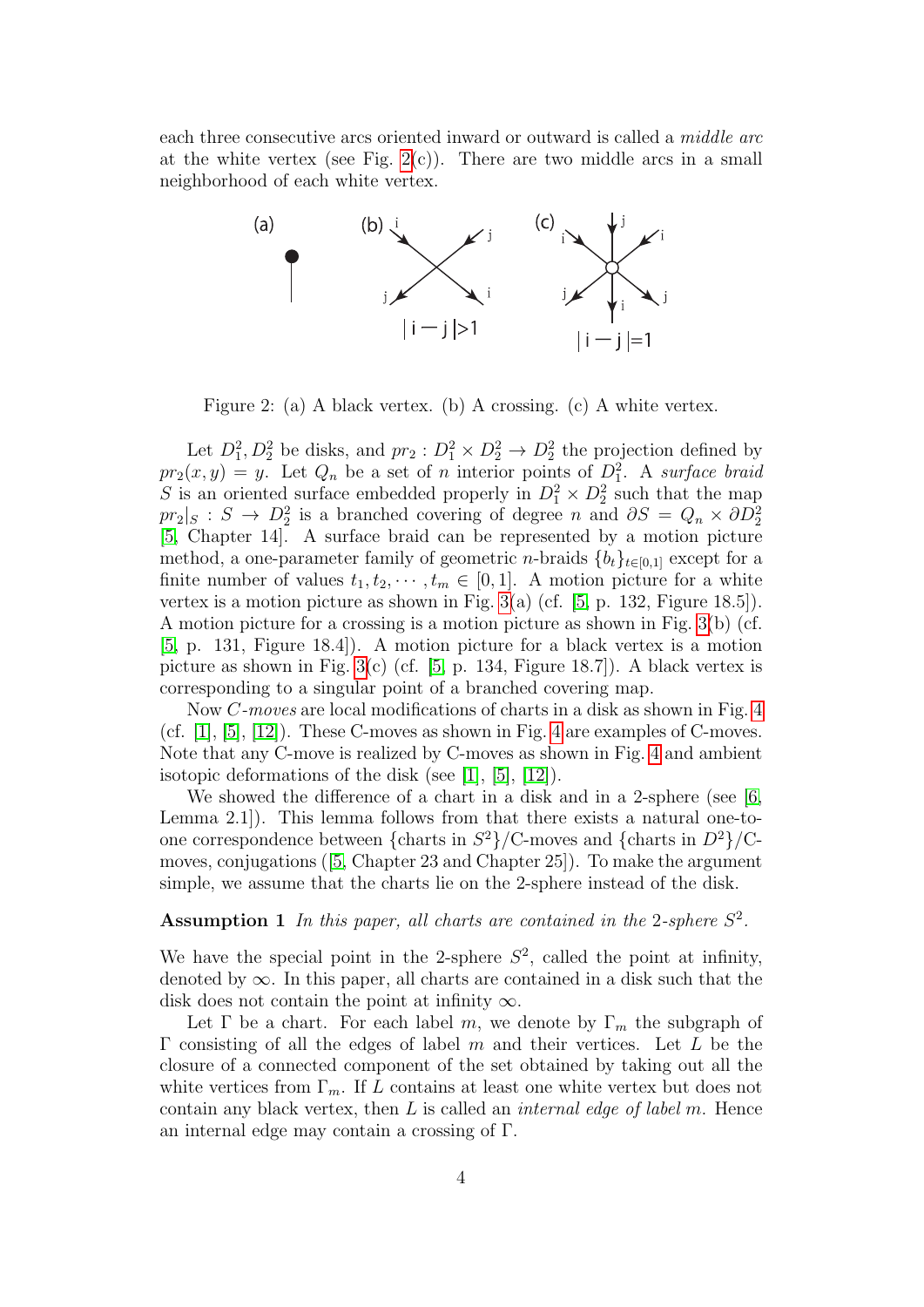

<span id="page-4-0"></span>Figure 3:

Let  $\Gamma$  be a chart, and m a label of  $\Gamma$ . A hoop is a closed edge of  $\Gamma$  without vertices (hence without crossings, neither). A ring is a simple closed curve in  $\Gamma_m$  containing a crossing but not containing any white vertices. An edge of  $\Gamma$  is called a *free edge* if it has two black vertices. An edge of  $\Gamma$  is called a terminal edge if it has a white vertex and a black vertex. An internal edge of label  $m$  is called a *loop* if it has only one white vertex.

A hoop or a ring is said to be simple if one of the two complementary domains of the curve does not contain any white vertices.

We can assume that all minimal charts  $\Gamma$  satisfy the following four con-ditions (see [\[6\]](#page-26-1), [\[7\]](#page-26-2), [\[8\]](#page-26-3)):

<span id="page-4-1"></span>Assumption 2 If an edge of  $\Gamma$  contains a black vertex, then the edge is a free edge or a terminal edge. Hence any terminal edge contains a middle arc.

<span id="page-4-2"></span>**Assumption 3** All free edges and simple hoops in  $\Gamma$  are moved into a small neighborhood  $U_{\infty}$  of the point at infinity  $\infty$ . Hence we assume that  $\Gamma$  does not contain free edges nor simple hoops, otherwise mentioned.

<span id="page-4-3"></span>Assumption 4 Each complementary domain of any ring and hoop must contain at least one white vertex.

**Assumption 5** The point at infinity  $\infty$  is moved in any complementary domain of Γ.

In this paper for a set X in a space we denote the interior of X, the boundary of X and the closure of X by IntX,  $\partial X$  and  $Cl(X)$  respectively.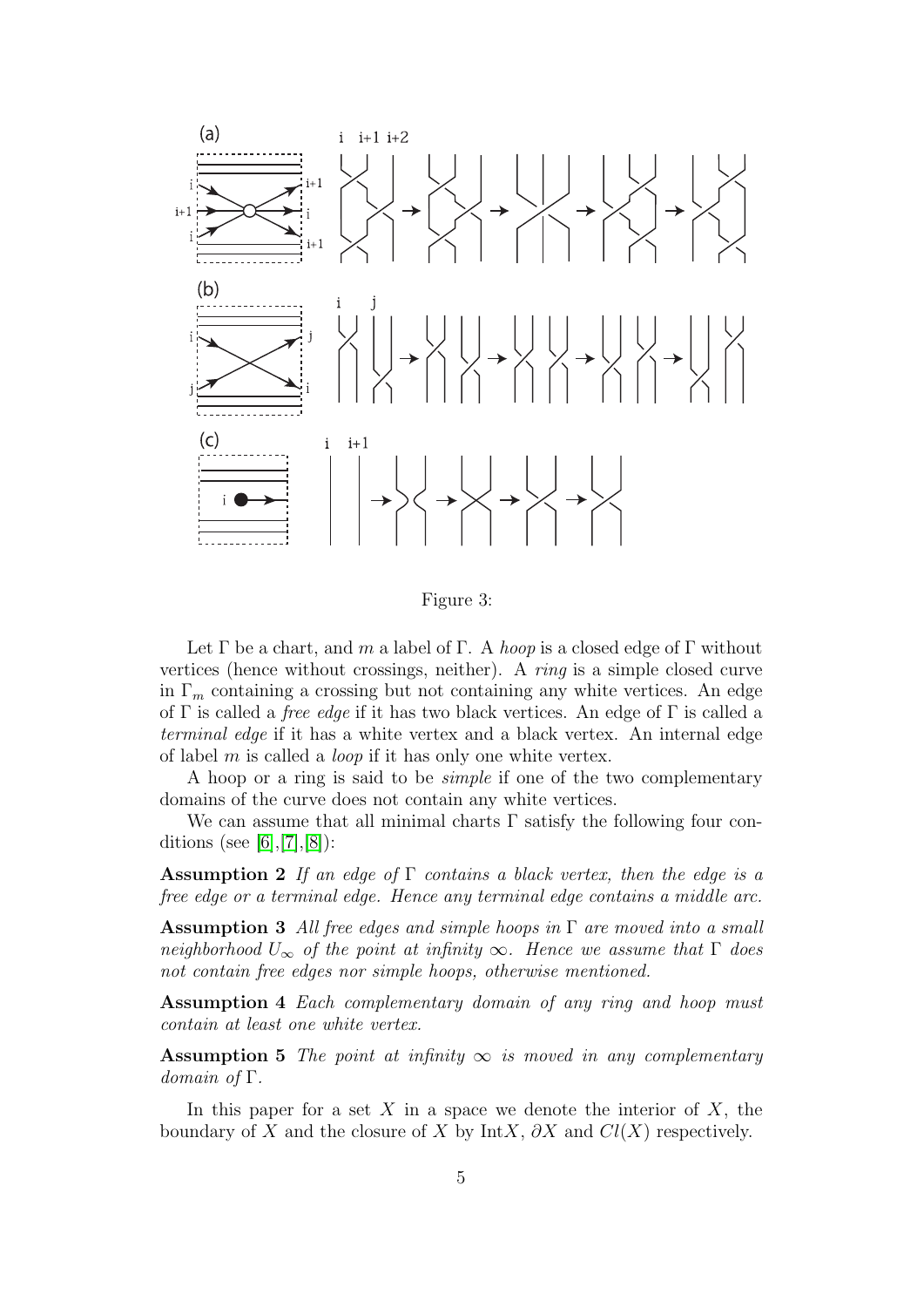

<span id="page-5-1"></span>Figure 4: For the C-III move, the edge containing the black vertex does not contain a middle arc in the left figure.

# <span id="page-5-0"></span>3 Lenses and loops

Let  $\Gamma$  be a chart. Let  $D$  be a disk such that

- (1)  $\partial D$  consists of an internal edge  $e_1$  of label m and an internal edge  $e_2$ of label  $m + 1$ , and
- (2) any edge containing a white vertex in  $e_1$  does not intersect the open disk IntD.

Note that  $\partial D$  may contain crossings. Let  $w_1$  and  $w_2$  be the white vertices in  $e_1$ . If the disk D satisfies one of the following conditions, then D is called a lens of type  $(m, m + 1)$  (see Fig. [5\)](#page-6-0):

- (i) Neither  $e_1$  nor  $e_2$  contains a middle arc.
- (ii) One of the two internal edges  $e_1$  and  $e_2$  contains middle arcs at both white vertices  $w_1$  and  $w_2$  simultaneously.

<span id="page-5-2"></span>**Lemma 3.1** ([\[6,](#page-26-1) Theorem 1.1] and [\[7,](#page-26-2) Corollary 1.3]) Let  $\Gamma$  be a minimal chart. Then we have the following:

- (a) There exist at least three white vertices in the interior of any lens.
- (b) If  $\Gamma$  contains at most seven white vertices, then there is no lens of  $\Gamma$ .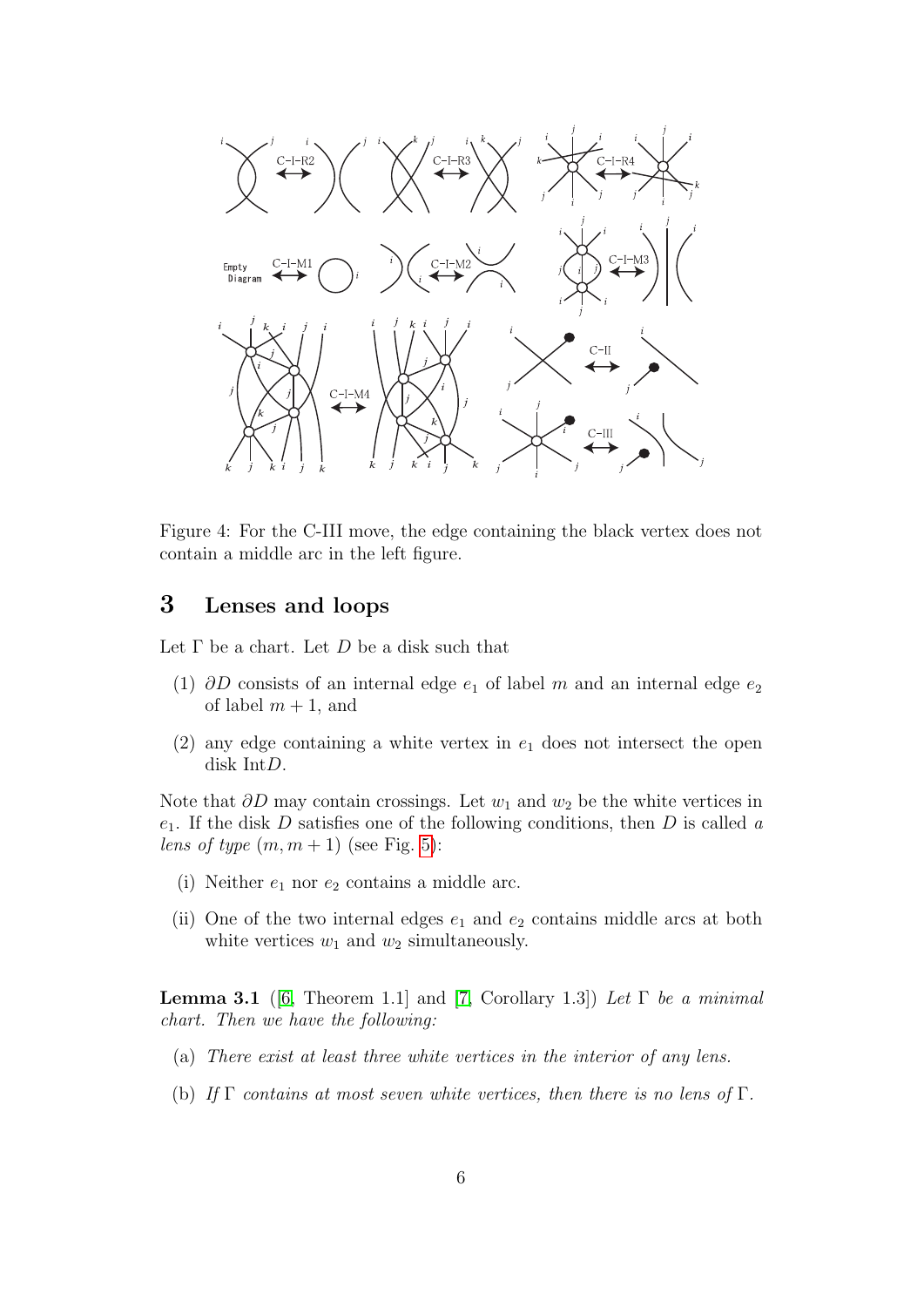

<span id="page-6-0"></span>Figure 5:

Let X be a set in a chart  $\Gamma$ . Let

 $w(X)$  = the number of white vertices in X,

 $c(X)$  = the number of crossings in X.

Let  $\ell$  be a loop of label m in a chart Γ. Let e be the edge of label m containing the white vertex in  $\ell$  with  $e \not\subset \ell$ . Then the loop  $\ell$  bounds two disks on the 2-sphere. One of the two disks does not contain the edge e. The disk is called the associated disk of the loop  $\ell$  (see Fig. [6\)](#page-6-1).



<span id="page-6-1"></span>Figure 6: The gray region is the associated disk of a loop  $\ell$ .

<span id="page-6-2"></span>**Lemma 3.2** ([\[7,](#page-26-2) Lemma 4.2]) Let  $\Gamma$  be a minimal chart with a loop  $\ell$  of label m with the associated disk D. Then  $w(\Gamma \cap \text{Int}D) \geq 2$  and  $w(\Gamma \cap (S^2 - D)) \geq 2$ .

<span id="page-6-3"></span>**Lemma 3.3** (cf. [\[7,](#page-26-2) Theorem 1.4]) Let  $\Gamma$  be a minimal chart with  $w(\Gamma) = 6$ . If  $\Gamma$  contains a loop, then  $\Gamma$  is of type  $(2, 4)$  or  $(4, 2)$ .

In our argument we often construct a chart Γ. On the construction of a chart Γ, for a white vertex w, if w contains the two internal edges of label m and one terminal edge of label m (see Fig. [7\(](#page-7-1)a) and (b)), then we remove the terminal edge and put a black dot at the center of the white vertex as shown in Fig.  $7(c)$ .

<span id="page-6-4"></span>**Lemma 3.4** (cf. [\[8,](#page-26-3) Lemma 6.1 and Lemma 6.2]) Let  $\Gamma$  be a minimal chart. Let G be a connected component of  $\Gamma_m$ .

- (a) If  $w(G) \geq 1$ , then  $w(G) \geq 2$ .
- (b) If  $w(G) = 3$  and G does not contain any loop, then G is the subgraph as shown in Fig. [8.](#page-7-2)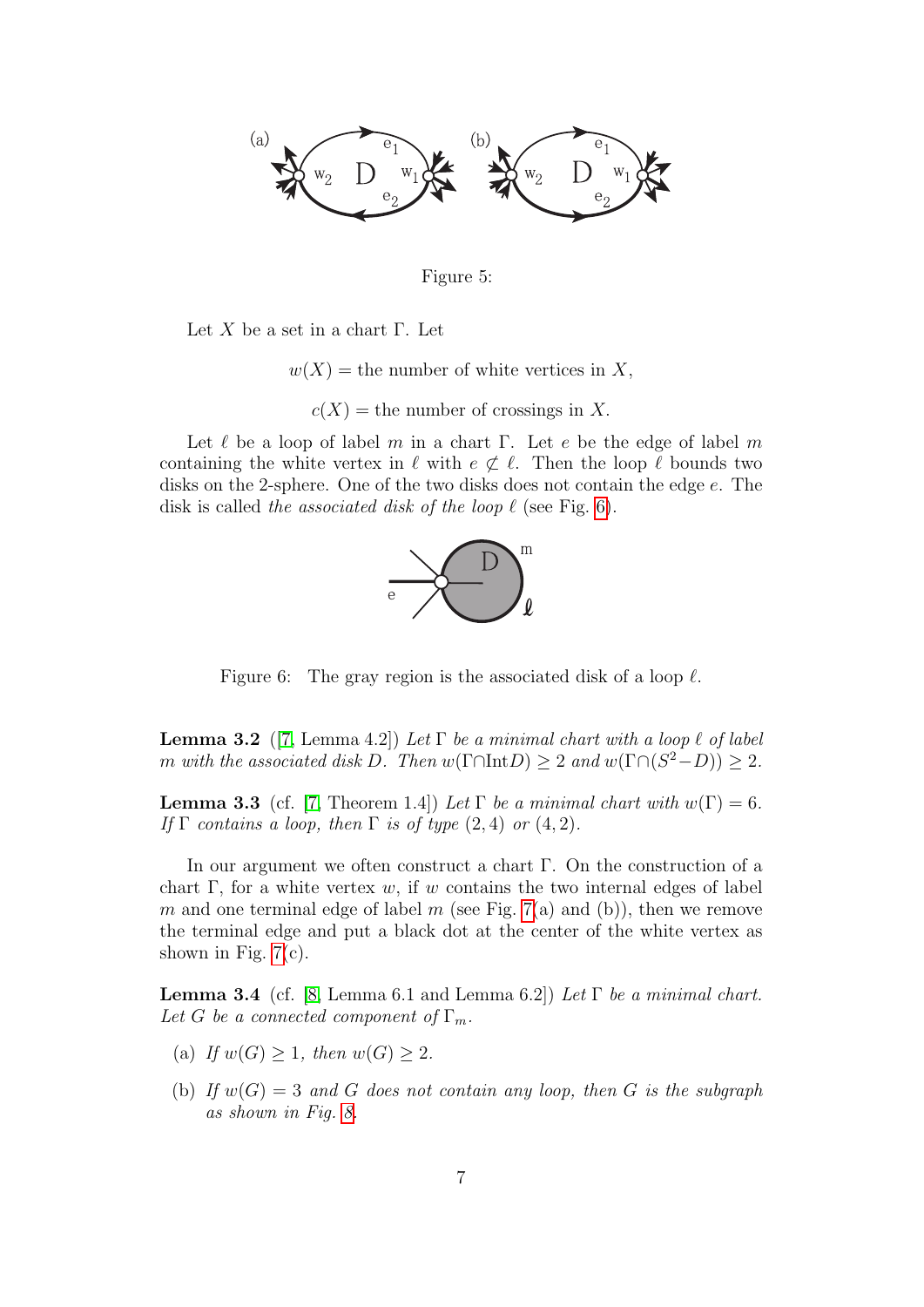

<span id="page-7-2"></span><span id="page-7-1"></span>Figure 8:

Notation. We use the following notation:

In our argument, we often need a name for an unnamed edge by using a given edge and a given white vertex. For the convenience, we use the following naming: Let  $e', e_i, e''$  be three consecutive internal edges (or edges) containing a white vertex  $w_j$ . Here, the two edges  $e'$  and  $e''$  are unnamed edges. There are six arcs in a neighborhood  $U$  of the white vertex  $w_j$ . If the three arcs  $e' \cap U$ ,  $e_i \cap U$ ,  $e'' \cap U$  lie anticlockwise around the white vertex  $w_j$  in this order, then e' and e'' are denoted by  $a_{ij}$  and  $b_{ij}$  respectively (see Fig. [9\)](#page-7-3). There is a possibility  $a_{ij} = b_{ij}$  if they are contained in a loop.



<span id="page-7-3"></span>Figure 9:

#### <span id="page-7-0"></span>4  $k$ -angled disks

Let  $\Gamma$  be a chart, m a label of  $\Gamma$ , D a disk, and k a positive integer. If  $\partial D \subset \Gamma_m$  and if  $\partial D$  contains exactly k white vertex, then D is called a k-angled disk of  $\Gamma_m$ . Note that the boundary  $\partial D$  may contain crossings, and each of two disks bounded by a loop of label m is a 1-angled disk of  $\Gamma_m$ .

Let Γ be a chart, and m a label of Γ. Let e be an internal edge (or a ternimal edge) of label m. The edge  $e$  is called a *feeler* of a k-angled disk D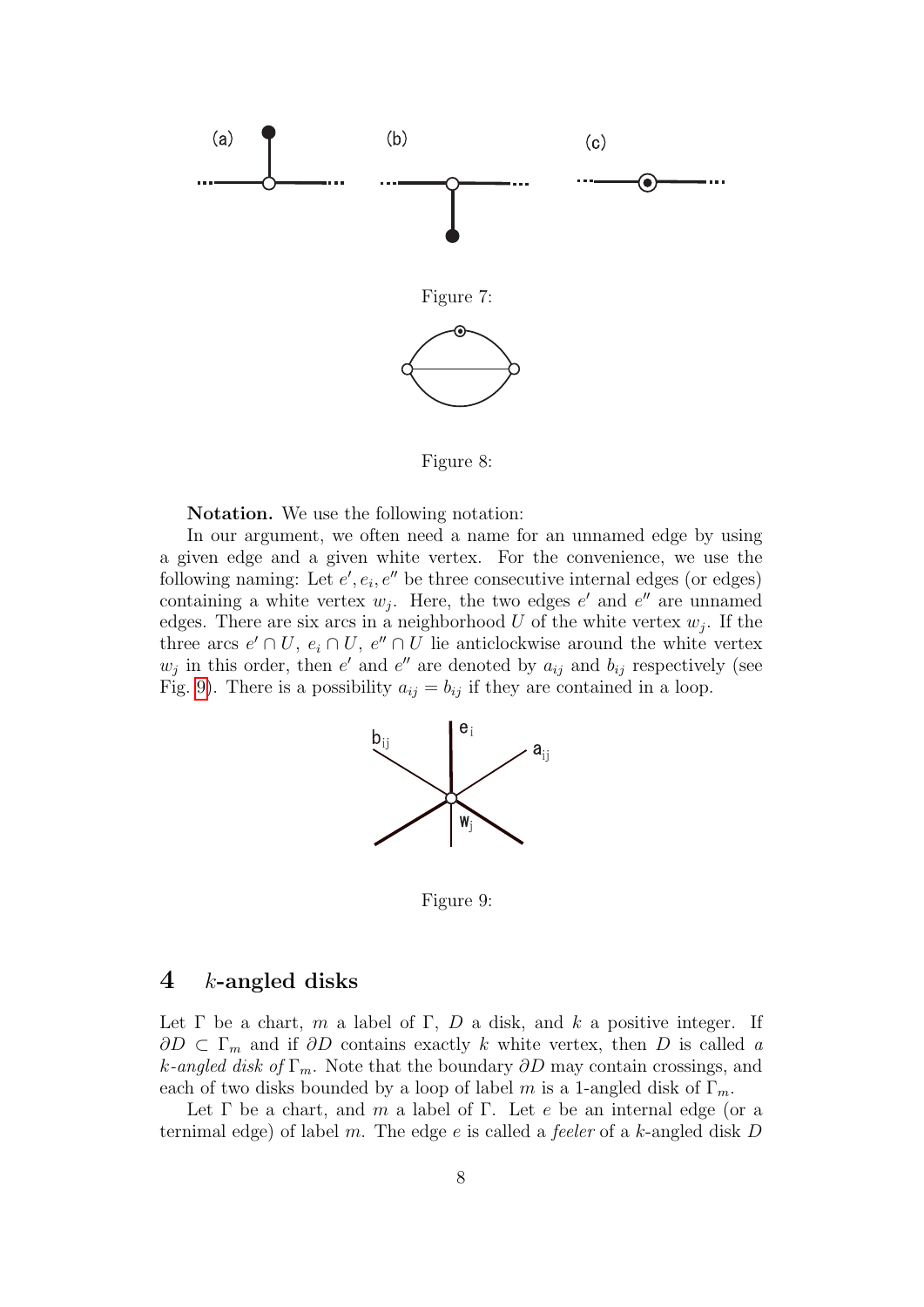of  $\Gamma_m$  if the edge e intersects  $N - \partial D$  where N is a regular neighborhood of  $\partial D$  in  $D$ .

Let  $\Gamma$  be a chart. If an object consists of some edges of  $\Gamma$ , arcs in edges of Γ and arcs around white vertices, then the object is called a pseudo chart.

<span id="page-8-1"></span>**Lemma 4.1** ([\[7,](#page-26-2) Lemma 5.2] and [\[8,](#page-26-3) Theorem 1.1]) Let  $\Gamma$  be a minimal chart, and m a label of Γ. Let D be a 2-angled disk of  $\Gamma_m$  without feelers. If  $w(\Gamma \cap \text{Int}D) = 0$ , then a regular neighborhood of D contains the pseudo chart as shown in Fig.  $10(a)$ .



<span id="page-8-0"></span>Figure 10: The thick lines are edges of label m, and  $\varepsilon \in \{+1, -1\}.$ 

Let  $\Gamma$  be a chart, and m a label of  $\Gamma$ . Let D be a k-angled disk of  $\Gamma_m$ , and G a pseudo chart in D with  $\partial D \subset G$ . Let  $r : D \to D$  be a reflection of  $D$ , and  $G^*$  the pseudo chart obtained from  $G$  by changing the orientations of all of the edges. Then the set  $\{G, G^*, r(G), r(G^*)\}$  is called the RO-family of the pseudo chart G.

Warning. To draw a pseudo chart in a RO-family, we draw a part of  $\Gamma \cap N$  here N is a regular neighborhood of a k-angled disk D.

<span id="page-8-2"></span>**Lemma 4.2** (cf. [\[7,](#page-26-2) Lemma 5.3, Lemma 5.4 and Lemma 5.5]) Let  $\Gamma$  be a minimal chart, and m a label of Γ. Let D be a 2-angled disk of  $\Gamma_m$  without feelers. Let  $w_1$  be a white vertex in  $\partial D$ , and  $\varepsilon$  the integer in {+1, -1} with  $w_1 \in \Gamma_{m+\varepsilon}$ . Suppose that ∂D is oriented clockwise or anticlockwise. Then we have the following:

- (a)  $w(\Gamma \cap \text{Int}D) \geq 1$ .
- (b) If  $w(\Gamma \cap \text{Int}D) = 1$ , then D contains an element of the RO-family of the pseudo chart as shown in Fig. [10](#page-8-0)(b).
- (c) If  $w(\Gamma \cap \text{Int}D) = 2$  and  $w(\Gamma_{m+\varepsilon} \cap \text{Int}D) = 2$ , then D contains an element of RO-families of the two pseudo charts as shown in Fig.  $10(c)$  and (d).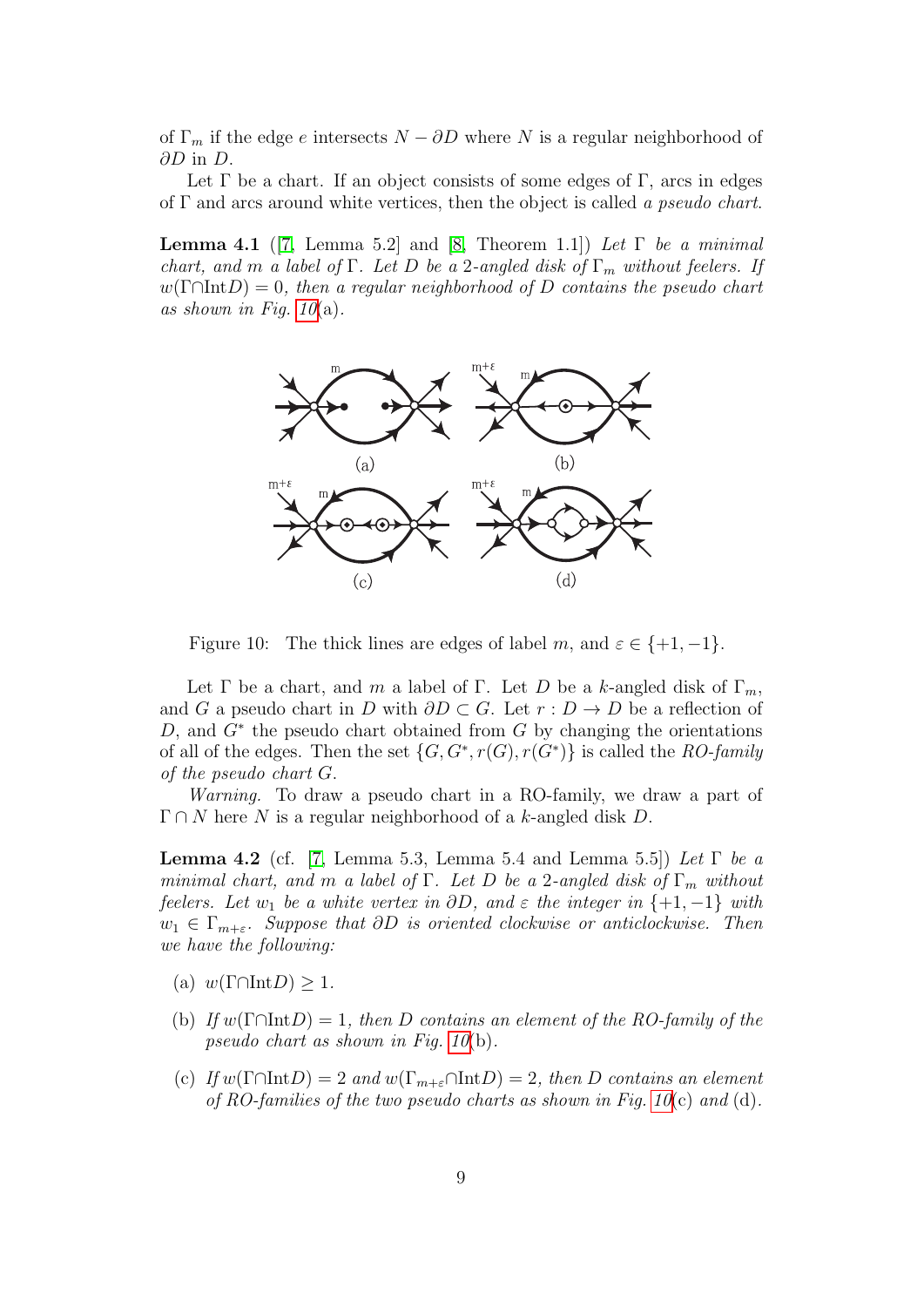*Proof.* Let  $w_2$  be the white vertex in  $\partial D$  different from  $w_1$ , and  $\delta$  the integer in  $\{+1,-1\}$  with  $w_2 \in \Gamma_{m+\delta}$ . Let  $e_1$  (resp.  $e_2$ ) be an internal edge (or a terminal edge) label  $m + \varepsilon$  (resp.  $m + \delta$ ) in D with  $e_1 \ni w_1, e_2 \ni w_2$ .

Suppose  $w(\Gamma \cap \text{Int}D) = 0$ . Since  $\partial D$  is oriented clockwise or anticlockwise, the edge  $e_1$  is not middle at  $w_1$ . Thus the edge  $e_1$  is not a terminal edge by Assumption [2.](#page-4-1) Since  $w(\Gamma \cap \text{Int}D) = 0$ , we have  $e_1 \ni w_2$ , i.e.  $e_1 = e_2$ . Hence the edge  $e_1$  separates the disk D into two lenses each of which does not contain any white vertices in its interior. This contradicts Lemma  $3.1(a)$ . Hence  $w(\Gamma \cap \text{Int}D) \geq 1$ . Thus Statement (a) holds.

Suppose  $w(\Gamma \cap \text{Int}D) = 1$ . Similarly we can show that the edge  $e_1$  is not a terminal edge and  $e_1 \not\ni w_2$ . Hence  $e_1$  contains a white vertex in IntD, say  $w_3$ . Similarly we can show that the edge  $e_2$  is not a terminal edge and  $e_2 \not\ni w_1$ . Thus  $e_2$  contains the white vertex  $w_3$  in IntD. Hence there exists a terminal edge of label  $m+\varepsilon$  containing  $w_3$ . Thus the disk D contains the pseudo chart as shown in Fig. [10\(](#page-8-0)b). Hence Statement (b) holds.

Suppose  $w(\Gamma \cap \text{Int}D) = 2$  and  $w(\Gamma_{m+\varepsilon} \cap \text{Int}D) = 2$ . Similarly we can show that neither  $e_1$  nor  $e_2$  is a terminal edge, and  $e_1 \not\ni w_2$ ,  $e_2 \not\ni w_1$ . Let  $w_3$  be the white vertex in IntD with  $e_1 \ni w_3$ . Let  $w_4$  be the white vertex in IntD different from  $w_3$ .

If  $e_2 \ni w_3$ , then there exists a loop of label  $m + \varepsilon$  containing  $w_4$  bounding a disk  $E$  and Int $E$  does not contains any white vertices. This contradicts Lemma [3.2.](#page-6-2) Thus  $e_2 \not\ni w_3$ . Since  $e_2$  is not a terminal edge and since  $e_2 \not\ni w_1$ , we have  $e_2 \ni w_4$ .

There are three cases:

- (1) both of  $w_3, w_4$  are contained in loops of label  $m + \varepsilon$ ,
- (2) there exists an internal edge  $e_3$  of label  $m + \varepsilon$  containing  $w_3$  and  $w_4$ , and both of  $w_3, w_4$  are contained in terminal edges of label  $m + \varepsilon$ ,
- (3) there exist two internal edges  $e_3, e_4$  of label  $m + \varepsilon$  containing  $w_3$  and  $w_4$ .

Without loss of generality we can assume that  $e_1$  is oriented from  $w_1$  to  $w_3$ .

For **Case** (1), the associated disk of each loops does not contain any white vertices in its interior. This contradicts Lemma [3.2.](#page-6-2) Hence Case  $(1)$ does not occur.

For Case (2), the edge  $e_3$  is oriented from  $w_4$  to  $w_3$  and the edge  $e_2$  is oriented from  $w_4$  to  $w_2$ . Hence D contains the pseudo chart as shown in Fig.  $10(c)$ .

For Case (3), there exists a 2-angled disk E of  $\Gamma_{m+\varepsilon}$  in D with  $\partial E =$  $e_3 \cup e_4$ . Since E has no feelers, by Lemma [4.1](#page-8-1) we have that either the two edges  $e_3, e_4$  are oriented from  $w_3$  to  $w_4$ , or the two edges  $e_3, e_4$  are oriented from  $w_4$  to  $w_3$ . Since  $e_1$  is oriented from  $w_1$  to  $w_3$ , the two edges  $e_3, e_4$  are oriented from  $w_3$  to  $w_4$ . Hence D contains the pseudo chart as shown in Fig. [10\(](#page-8-0)d). Thus Statement (c) holds.  $\square$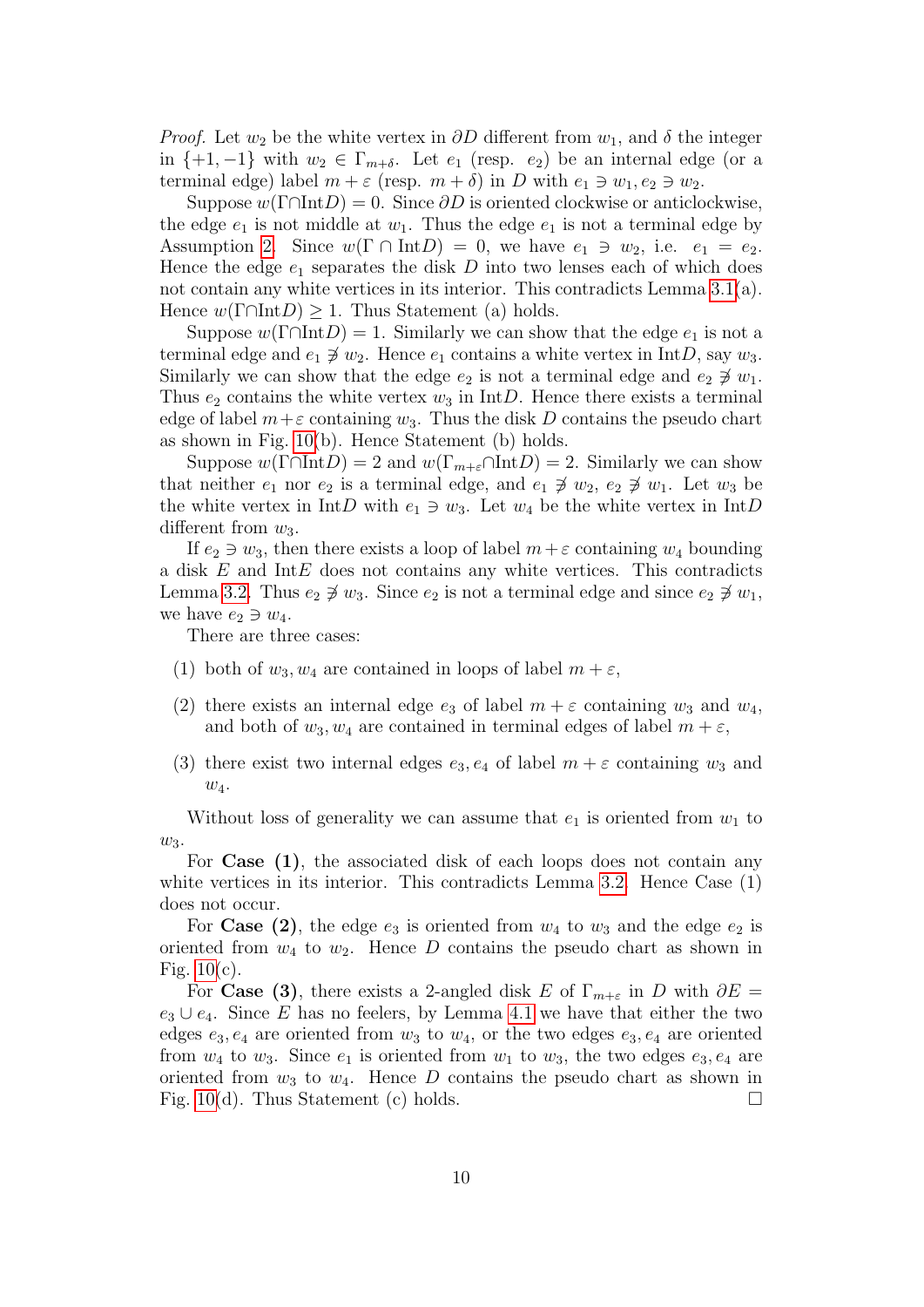## <span id="page-10-0"></span>5 3-angled disks

<span id="page-10-3"></span>**Lemma 5.1** ([\[8,](#page-26-3) Lemma 4.3 and Lemma 4.5]) Let  $\Gamma$  be a minimal chart. Let D be a 3-angled disk of  $\Gamma_m$  without feelers. If  $w(\Gamma \cap \text{Int}D) = 0$ , then D contains an element in the RO-families of the two pseudo charts as shown in Fig. [11](#page-10-1)(a) and (b).



<span id="page-10-1"></span>Figure 11: The 3-angled disks (g) and (h) have one feeler, the others do not have any feelers.

Let  $\Gamma$  and  $\Gamma'$  be C-move equivalent charts. Suppose that a pseudo chart X of  $\Gamma$  is also a pseudo chart of  $\Gamma'$ . Then we say that  $\Gamma$  is modified to  $\Gamma'$  by C-moves keeping X fixed. In Fig. [12,](#page-10-2) we give examples of C-moves keeping pseudo charts fixed.



<span id="page-10-2"></span>Figure 12: C-moves keeping thicken figures fixed.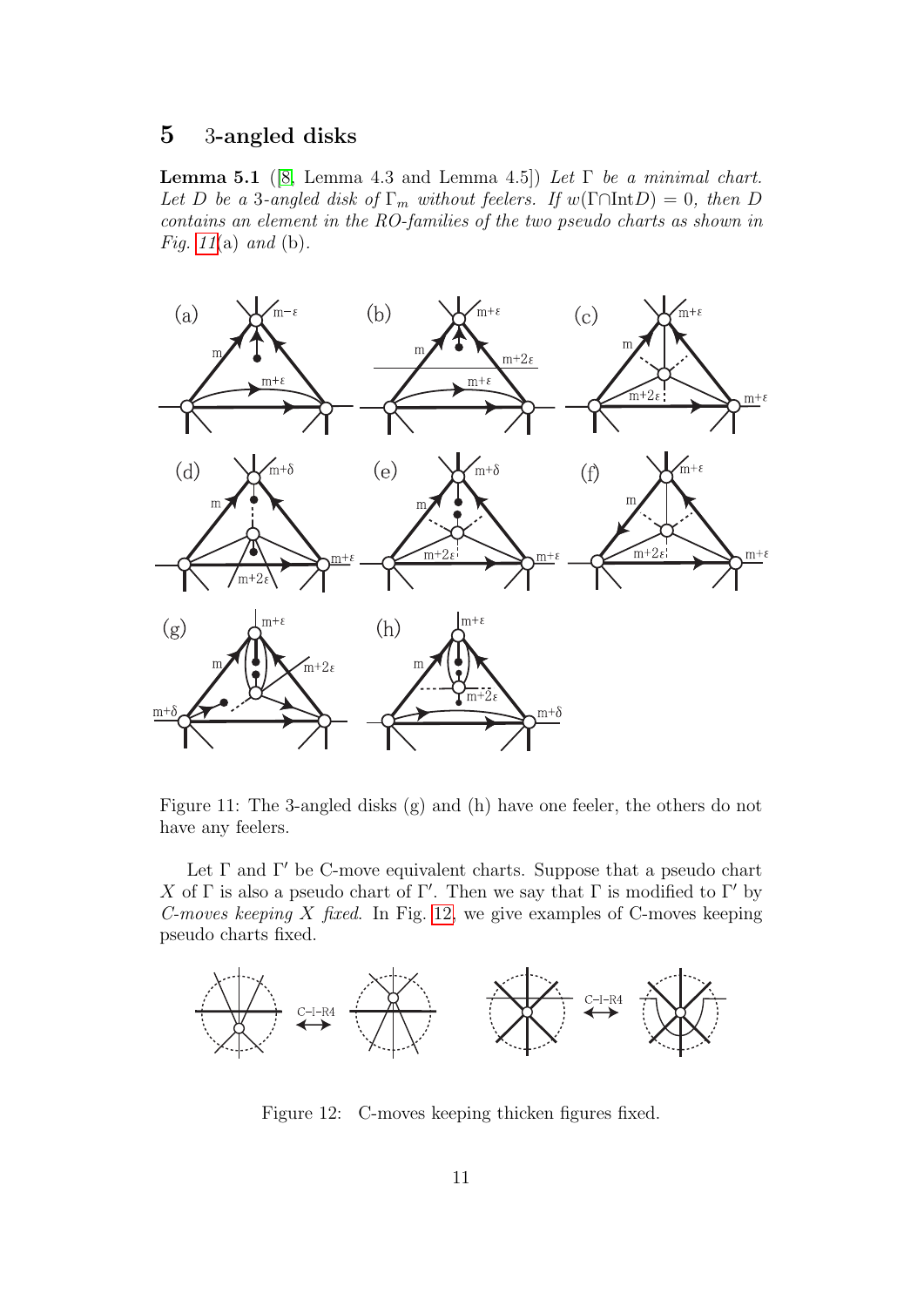Let Γ be a minimal chart, and m a label of Γ. Let D be a k-angled disk of  $\Gamma_m$ . The pair of integers  $(w(\Gamma \cap \text{Int}D), c(\Gamma \cap \partial D))$  is called the *local* complexity with respect to  $D$ . Let  $\mathcal S$  be the set of all minimal charts obtained from  $\Gamma$  by C-moves in a regular neighborhood of D keeping  $\partial D$  fixed. The chart  $\Gamma$  is said to be *locally minimal with respect to* D if its local complexity with respect to  $D$  is minimal among the charts in  $S$  with respect to the lexicographic order of pairs of integers.

Now for a chart Γ, a k-angled disk D of  $\Gamma_m$  is *special* provided that any feeler is a terminal edge where a feeler is an internal edge (or a terminal edge) of label m intersecting ∂D and IntD.

<span id="page-11-2"></span>**Lemma 5.2** ([\[8,](#page-26-3) Theorem 1.2]) Let  $\Gamma$  be a minimal chart. Let D be a special 3-angled disk of  $\Gamma_m$  such that  $\Gamma$  is locally minimal with respect to D. If  $w(\Gamma \cap \text{Int}D) \leq 1$ , then D contains an element in the RO-families of the eight pseudo charts as shown in Fig. [11.](#page-10-1)

<span id="page-11-3"></span>**Lemma 5.3** (*Triangle Lemma*) ([\[9,](#page-26-4) Lemma 8.3]) For a minimal chart Γ, if there exists a 3-angled disk  $D_1$  of  $\Gamma_m$  without feelers in a disk D as shown in Fig. [13,](#page-11-1) then  $w(\Gamma \cap \text{Int} D_1) \geq 1$ .



<span id="page-11-1"></span>Figure 13: The gray region is a 3-angled disks  $D_1$ . The thick lines are edges of label m, and  $\varepsilon \in \{+1, -1\}.$ 

### <span id="page-11-0"></span>6 IO-Calculation

Let  $e$  be an edge or a simple arc. Suppose that  $e$  is not a loop, a hoop nor a ring. Let  $v, v'$  be the two end points of e. Then we denote

$$
\partial e = \{v, v'\}, \quad \text{Int}e = e - \partial e.
$$

Let  $\Gamma$  be a chart, and v a vertex. Let  $\alpha$  be a short arc of  $\Gamma$  in a small neighborhood of v with  $v \in \partial \alpha$ . If the arc  $\alpha$  is oriented to v, then  $\alpha$  is called an inward arc, and otherwise  $\alpha$  is called an outward arc.

Let  $\Gamma$  be an *n*-chart. Let F be a closed domain with  $\partial F \subset \Gamma_{k-1} \cup \Gamma_k \cup \Gamma_{k+1}$ for some label k of Γ, where  $\Gamma_0 = \emptyset$  and  $\Gamma_n = \emptyset$ . By Condition (iii) for charts, in a small neighborhood of each white vertex, there are three inward arcs and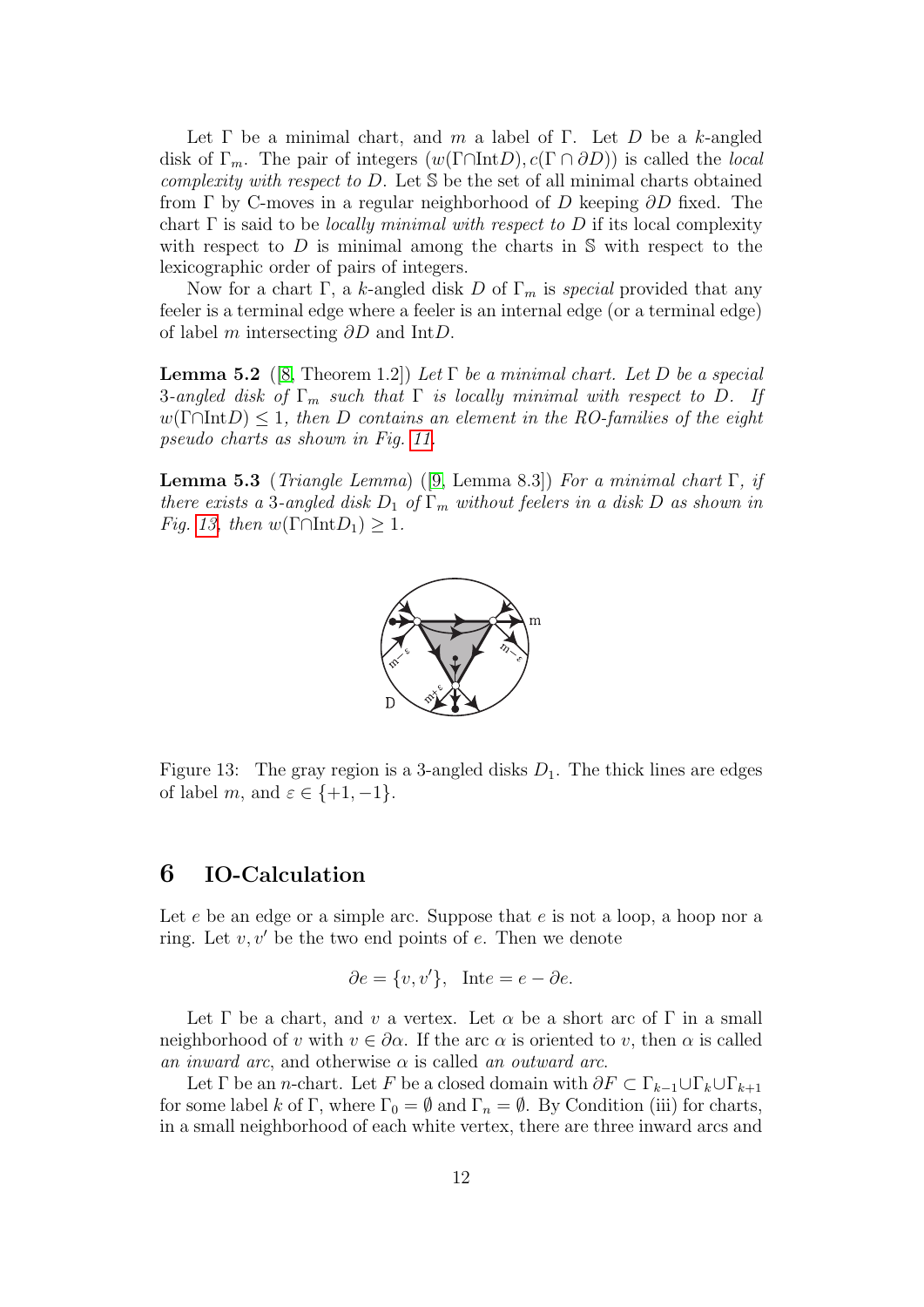three outward arcs. Also in a small neighborhood of each black vertex, there exists only one inward arc or one outward arc. We often use the following fact, when we fix (inward or outward) arcs near white vertices and black vertices:

The number of inward arcs contained in  $F \cap \Gamma_k$  is equal to the number of outward arcs in  $F \cap \Gamma_k$ .

When we use this fact, we say that we use IO-Calculation with respect to Γ<sub>k</sub> in F. For example, in a minimal chart Γ of type  $(m, 3, 3)$ , consider the pseudo chart as shown in Fig. [14\(](#page-12-0)a) and

- (1)  $D_1$  is the 2-angled disk of  $\Gamma_m$  with  $w(\Gamma \cap \text{Int}D_1) = 1$ ,
- (2)  $D_3$  is the 3-angled disk of  $\Gamma_m$  with  $w(\Gamma \cap \text{Int}D_3) = 0$ .

Let e be the internal edge of label m oriented from  $w_3$  to  $w_2$ . Let F be the 3-angled disk of  $\Gamma_{m+1}$  containing e with  $\partial F \ni w_2, w_3, w_4$ , and  $e_4$  the terminal edge of label  $m + 1$  containing  $w_4$ . Then we can show that  $e_4 \not\subset F$ . For if not, then  $e_4 \subset F$  (see Fig. [14\(](#page-12-0)b)). Hence in F there are two edges of label  $m + 2$  $m + 2$  containing  $w_4$  but not middle at  $w_4$ . By Assumption 2 neither two edges are terminal edges. Since  $w(\Gamma \cap \text{Int} F) = 0$ , the number of inward arcs in  $F \cap \Gamma_{m+2}$  is two, but the number of outward arcs in  $F \cap \Gamma_{m+2}$  is zero. This is a contradiction. Instead of the above argument, we just say that

(3)  $e_4 \not\subset F$  by IO-Calculation with respect to  $\Gamma_{m+2}$  in F.



<span id="page-12-0"></span>Figure 14: The thick lines are edges of label  $m+1$ . (a) The light gray region is the disk  $D_1$ , the dark gray region is the disk  $D_3$ . (b) The gray region is the disk F.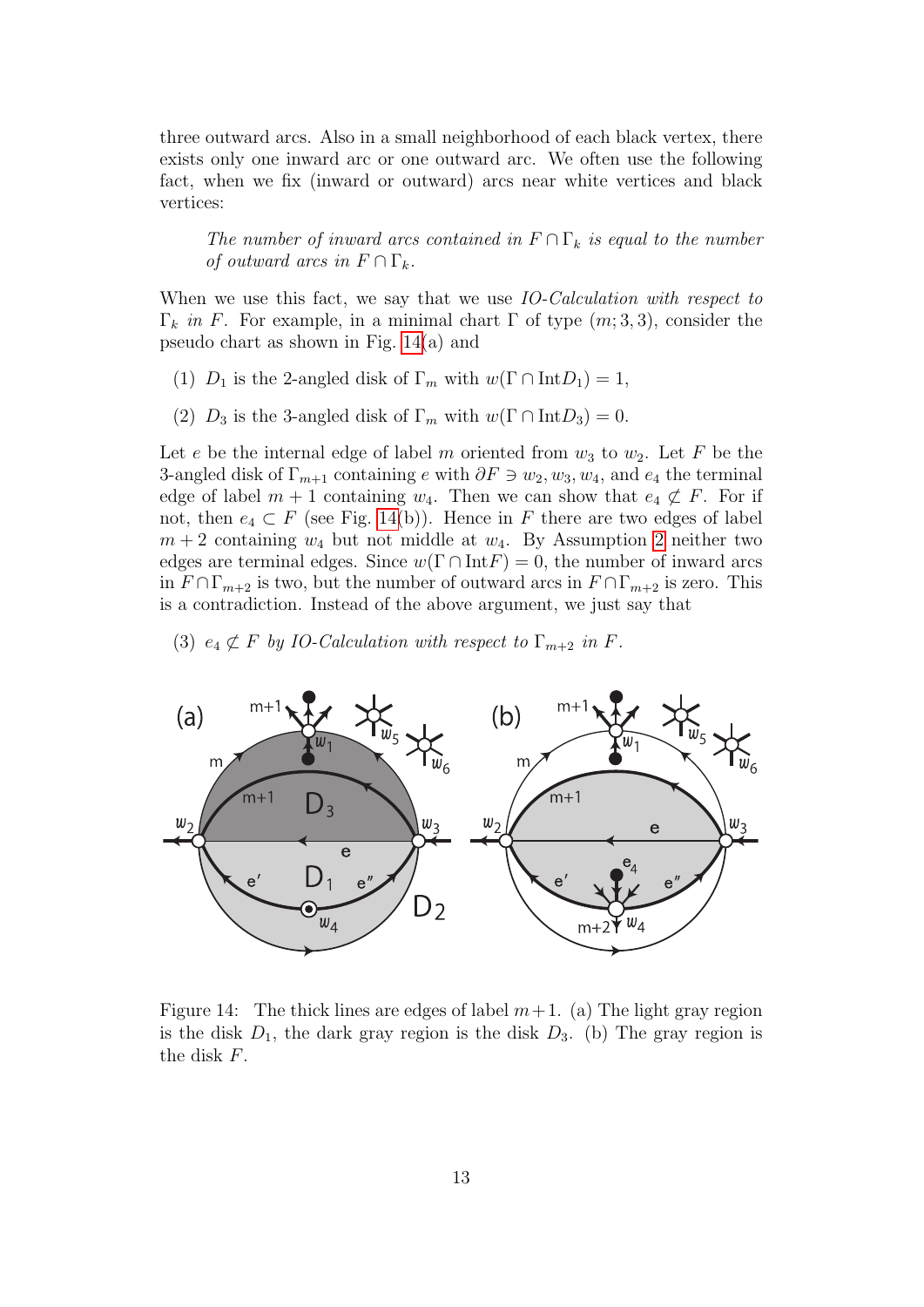#### <span id="page-13-0"></span>7 C-I-M3 moves and C-I-M4 moves

Let  $\Gamma$  be a chart, and D a disk. Let  $\alpha$  be a simple arc in  $\partial D$ , and  $\gamma$  a simple arc in an internal edge of label k. We call the simple arc  $\gamma$  a  $(D, \alpha)$ -arc of label k provided that  $\partial \gamma$  ⊂Int $\alpha$  and Int $\gamma$  ⊂Int $D$ . If there is no  $(D, \alpha)$ -arc in Γ, then the chart Γ is said to be  $(D, \alpha)$ -arc free.

<span id="page-13-2"></span>**Lemma 7.1** (cf. [\[6,](#page-26-1) Lemma 3.2]) (New Disk Lemma) Let  $\Gamma$  be a chart and D a disk whose interior does not contain a white vertex nor a black vertex of Γ. Let  $\alpha$  be a simple arc in  $\partial D$  such that Int $\alpha$  does not contain a white vertex nor a black vertex of Γ. Let V be a regular neighborhood of  $\alpha$ . Suppose that the arc  $\alpha$  satisfies one of the following two conditions:

- (a) The arc  $\alpha$  is contained in an internal edge of some label k of  $\Gamma$ .
- (b)  $\Gamma \cap \partial \alpha = \emptyset$  and if an edge of  $\Gamma$  intersects the arc  $\alpha$ , then the edge transversely intersects the arc  $\alpha$ .

Then by applying C-I-M2 moves, C-I-R2 moves, and C-I-R3 moves in  $V$ , there exists a  $(D, \alpha)$ -arc free chart Γ' obtained from the chart Γ keeping  $\alpha$ fixed (see Fig. [15](#page-14-0)).

*Proof.* Case (a). We prove by induction on the number of  $(D, \alpha)$ -arcs. Let n be the number of  $(D, \alpha)$ -arcs. If  $n = 0$ , then  $\Gamma$  is  $(D, \alpha)$ -arc free. Suppose  $n > 0$ . Then there exists a  $(D, \alpha)$ -arc L such that the disk  $D<sub>L</sub>$  bounded by L and an arc  $L_{\alpha}$  in  $\alpha$  contains no other  $(D, \alpha)$ -arc. Now for a proper arc of  $D<sub>L</sub>$  if the arc is in an internal edge and transversely intersects Int $L<sub>\alpha</sub>$ , then it must intersect the arc L. Let s be the number of such arcs transversely intersecting Int $L_{\alpha}$ .

Let h be the label of L, and L the connected component of  $\Gamma_h \cap (D \cup V)$ containing the arc L. If  $s > 0$ , then by deforming L in V by C-I-R2 moves and C-I-R3 moves, we can push an end point of L near the other end point of L along  $L_{\alpha}$  (see Fig. [15\)](#page-14-0) so that we can assume that  $s = 0$ .

By applying a C-I-M2 move and a C-I-R2 move, we can split the arc  $L$  to a ring (or a hoop) R and an arc L' to get a new chart  $\Gamma'$  with  $(R\cup L') \cap \alpha = \emptyset$ . Hence by induction we can assume that the chart is  $(D, \alpha)$ -arc free.

Similarly we can show for **Case** (b).  $\Box$ 

<span id="page-13-1"></span>**Lemma 7.2** ([\[8,](#page-26-3) Lemma 8.2]) Let  $\Gamma$  be a chart, e an internal edge of label m, and  $w_1, w_2$  the white vertices in e. Suppose  $w_1 \in \Gamma_{m-1}$  and  $w_2 \in \Gamma_{m+1}$ . Then for any neighborhood V of the edge e, there exists a chart  $\Gamma'$  obtained from the chart  $\Gamma$  by C-I-R2 moves, C-I-R3 moves and C-I-R4 moves in V keeping  $\Gamma_{m-1} \cup \Gamma_m \cup \Gamma_{m+1}$  fixed such that the edge e does not contain any crossings.

Let  $\Gamma$  be a chart and k a label of  $\Gamma$ . If a disk D satisfies the following three conditions, then D is called an  $M\ell$ -disk of label k (see Fig. [16\(](#page-14-1)a)).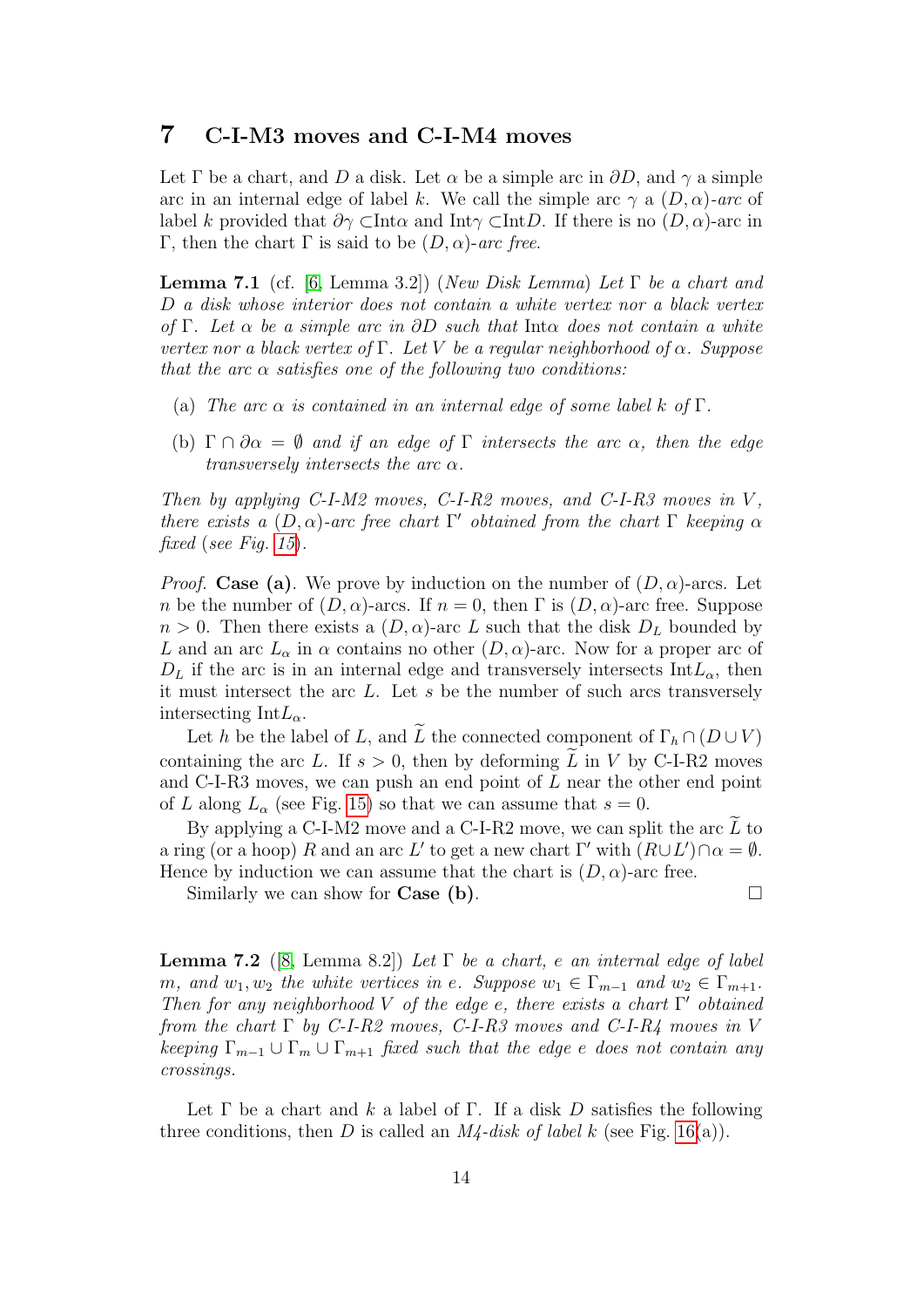

<span id="page-14-0"></span>Figure 15:

- (i) ∂D consists of four internal edges  $e_1, e_2, e_3, e_4$  of label k situated on ∂D in this order.
- (ii) Set  $w_1 = e_1 \cap e_4, w_2 = e_1 \cap e_2, w_3 = e_2 \cap e_3, w_4 = e_3 \cap e_4$ . Then
	- (a)  $D \cap \Gamma_{k-1}$  consists of an internal edge  $e_5$  connecting  $w_1$  and  $w_3$ , and
	- (b)  $D \cap \Gamma_{k+1}$  consists of an internal edge  $e_6$  connecting  $w_2$  and  $w_4$ .
- (iii) Int $D$  does not contain any white vertex.

We call the union  $X = \bigcup_{i=1}^{6} e_i$  the *M4-pseudo chart* for the disk *D*, and  $(w_1, w_2, w_3, w_4; e_1, e_2, e_3, e_4; e_5, e_6)$  the fundamental information for the M4disk D.



<span id="page-14-2"></span><span id="page-14-1"></span>Figure 16: (a) The gray region is the M4-disk. (b) The gray region is the M3-disk.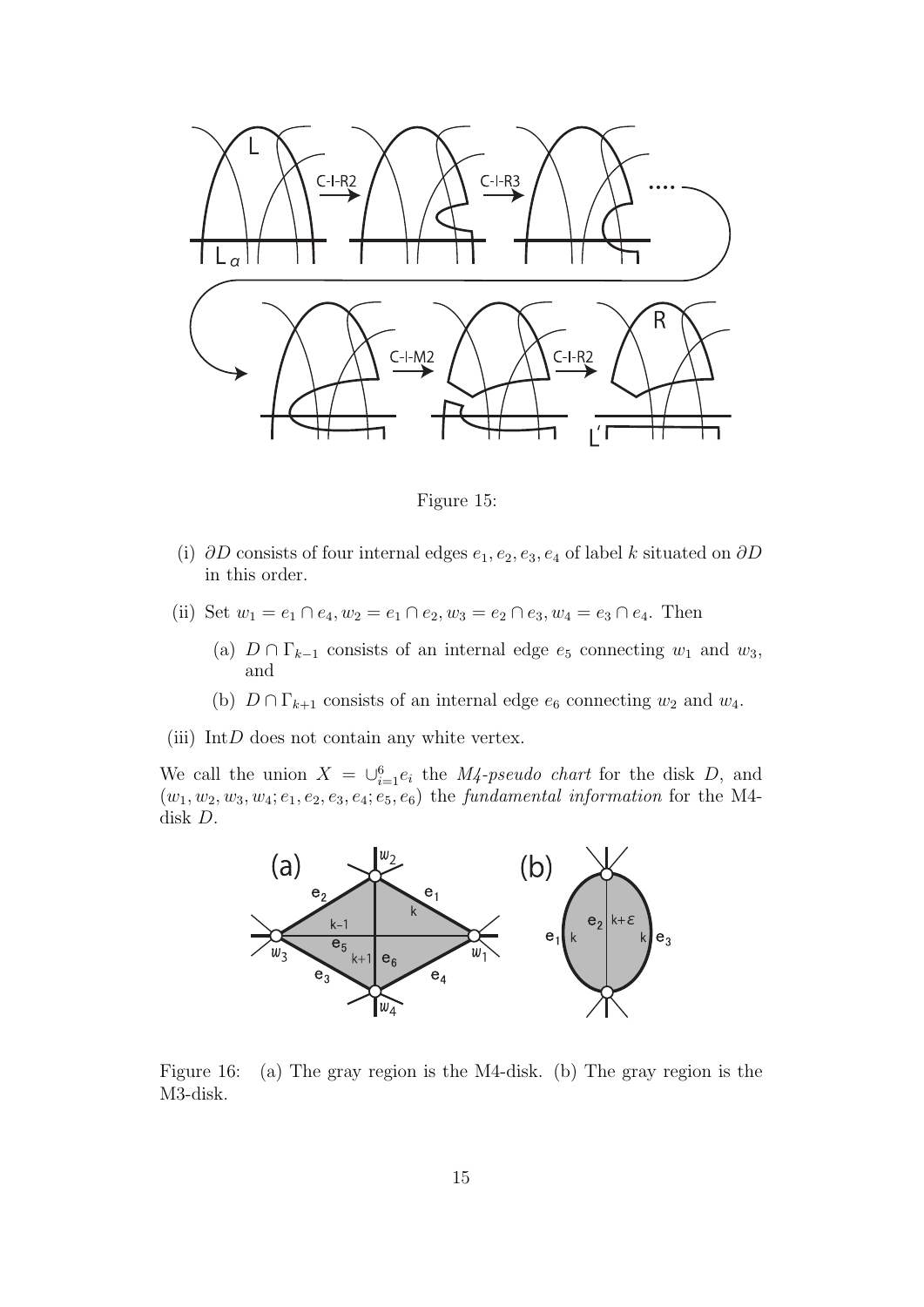**Lemma 7.3** Let  $\Gamma$  be a chart, and k a label of  $\Gamma$ . Suppose that D is an  $M_4$ -disk of label k with an M4-pseudo chart X. Then by deforming  $\Gamma$  in a regular neighbourhood of D without increasing the complexity of  $\Gamma$ , the chart  $\Gamma$  is C-move equivalent to a chart  $\Gamma'$  with  $D \cap (\cup_{i=k-2}^{k+2} \Gamma'_i) = X$ .

*Proof.* Let  $(w_1, w_2, w_3, w_4; e_1, e_2, e_3, e_4, e_5, e_6)$  be the fundamental information for the M4-disk D. Then

(1) Int $D$  does not contain any white vertex.

First of all, applying Lemma [7.2](#page-13-1) for  $e_1, e_3$  respectively keeping  $\Gamma_{k-1} \cup \Gamma_k \cup$  $\Gamma_{k+1}$  fixed, we can assume that

(2) neither  $e_1$  nor  $e_3$  contains any crossing.

Secondly, applying New Disk Lemma (Lemma [7.1\)](#page-13-2) for  $e_2, e_4 \subset \partial D$  respectively, the chart  $\Gamma$  is C-move equivalent to a chart  $\Gamma'$  deformed in regular neighbourhoods of  $e_2$  and  $e_4$  so that

(3) the chart  $\Gamma'$  is  $(D, e_2)$ -arc free and  $(D, e_4)$ -arc free.

By Statement (2) and Statement (3), for each label  $i \neq k$ , if an internal edge of label *i* in  $\Gamma'$  intersects the edge  $e_2$  (resp.  $e_4$ ), then it must intersect the edge  $e_4$  (resp.  $e_2$ ). Since  $e_5$  is of label  $k-1$  and  $e_6$  is of label  $k+1$ , and since each of  $e_5$  and  $e_6$  separates the two edges  $e_2$  and  $e_4$  in the disk D, any internal edge of label  $k - 2$  or  $k + 2$  in Γ' does not intersect  $e_2 \cup e_4$ . Hence Statement (1) implies that each connected component of  $D \cap \Gamma'_{k-2}$  and  $D \cap \Gamma'_{k+2}$  is a simple hoop or a simple ring. Thus by Assumption [3](#page-4-2) and Assumption [4,](#page-4-3) we have that  $D \cap (\Gamma_{k-2}' \cup \Gamma_{k+2}') = \emptyset$ . Again by Assumption [3](#page-4-2) and Assumption [4,](#page-4-3) we can assume that  $D \cap (\Gamma_{k-1}' \cup \Gamma_k' \cup \Gamma_{k+1}')$  does not contain a hoop nor a ring. Hence we have  $D \cap (\bigcup_{i=k-2}^{k+2} \Gamma'_i) = X$ . Thus we have the result.  $\Box$ 

Let  $\Gamma$  be a chart, k a label of  $\Gamma$ , and  $\varepsilon \in \{+1, -1\}$ . A disk D is called an M3-disk of type  $(k, k + \varepsilon)$  provided that (see Fig. [16\(](#page-14-1)b))

- (i)  $\partial D$  consists of two internal edges  $e_1, e_3$  of label k,
- (ii)  $D \cap \Gamma_k = \partial D$ ,
- (iii)  $D \cap \Gamma_{k+\varepsilon}$  consists of an internal edge  $e_2$  with  $\partial e_2 = \partial e_1$ ,
- <span id="page-15-0"></span>(iv) Int $D$  does not contain a white vertex nor a black vertex.
- We call the union  $X = e_1 \cup e_2 \cup e_3$  the M3-pseudo chart for the disk D. Similarly we can show the following lemma.

**Lemma 7.4** Let  $\Gamma$  be a chart, and k a label of  $\Gamma$ . Suppose that D is an M3disk of type  $(k, k + \varepsilon)$  with an M3-pseudo chart X. Then by deforming  $\Gamma$  in a regular neighbourhood of D without increasing the complexity of  $\Gamma$ , the chart  $\Gamma$  is C-move equivalent to a chart  $\Gamma'$  with  $D \cap (\Gamma'_{k-\varepsilon} \cup \Gamma'_{k} \cup \Gamma'_{k+\varepsilon} \cup \Gamma'_{k+2\varepsilon}) = X$ .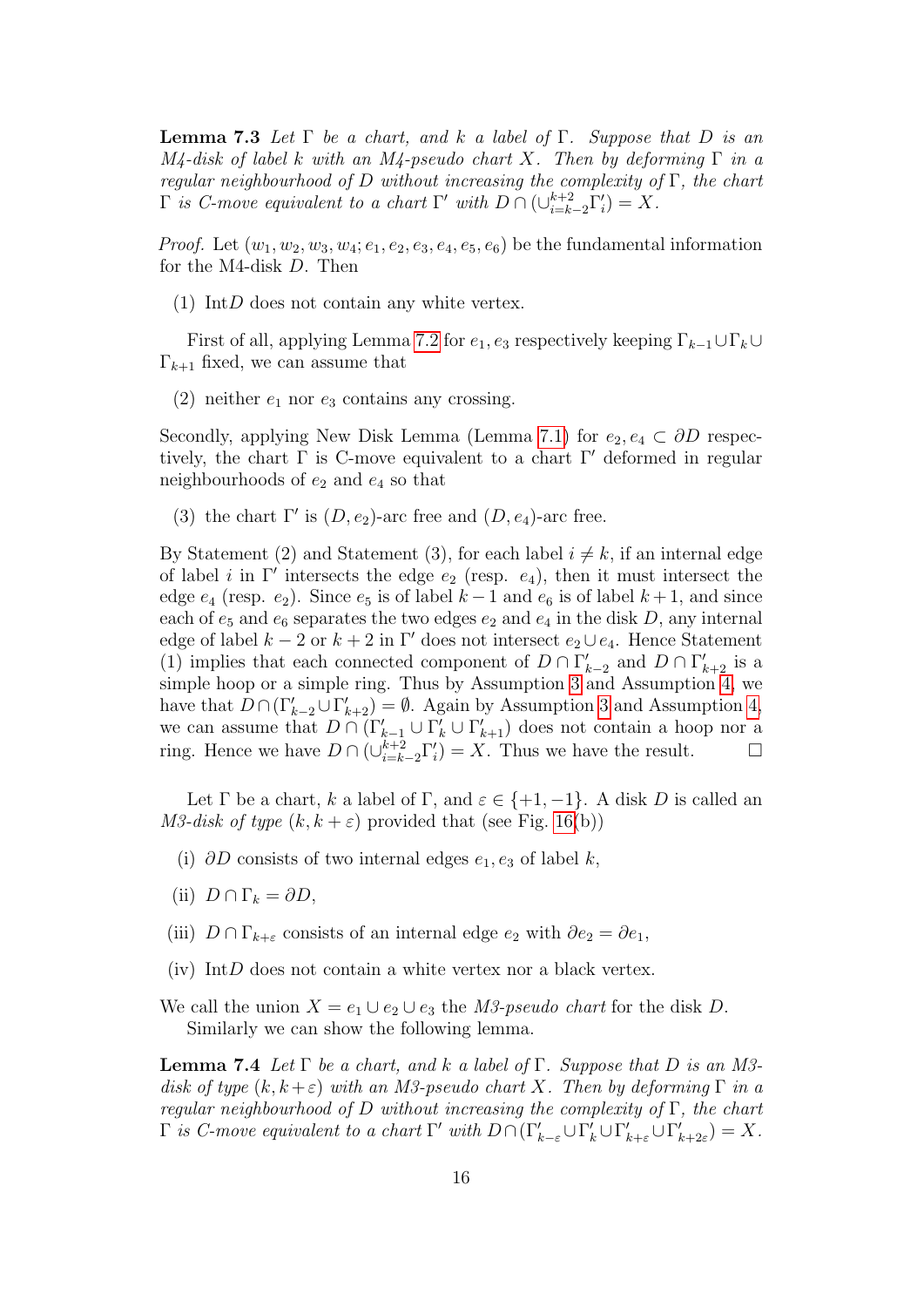#### <span id="page-16-0"></span>8 Non-minimal charts with six white vertices

<span id="page-16-2"></span>**Lemma 8.1** Let  $\Gamma$  be a chart with  $w(\Gamma) = 6$ . If  $\Gamma$  contains one of the three subcharts as shown in Fig. [17](#page-16-1)(a), (b) and (c), then  $\Gamma$  is not minimal.



<span id="page-16-1"></span>Figure 17: The thick lines are edges of label  $m + 1$ . (a) The gray region is the 4-angled disk  $E$ . (b) The gray region is the 6-angled disk  $E$ . (c) The gray region is the 3-angled disk  $E$ . (d) The gray region is the 6-angled disk E.

*Proof.* Suppose that  $\Gamma$  contains the subchart as shown in Fig. [17\(](#page-16-1)a). We use notations in Fig. [17\(](#page-16-1)a). Let E be the 4-angled disk containing the internal edge e with  $\partial E \ni w_2, w_3, w_4, w_6$ . Then the disk is an M4-disk of label  $m+1$ . Then by Lemma [7.3,](#page-14-2) we can apply a C-I-M4 move in a neighborhood of  $E$ , we obtain a chart containing a subchart as shown in Fig. [18\(](#page-18-1)a). The terminal edge containing  $w_2$  is not middle at  $w_2$ . Applying a C-III move, we can eliminate the white vertex  $w_2$ . Hence  $\Gamma$  is not minimal.

Suppose that  $\Gamma$  contains the subchart as shown in Fig. [17\(](#page-16-1)b). We use notations in Fig. [17\(](#page-16-1)b), here  $e^*, e^{**}$  are the terminal edges of label  $m + 1$ containing  $w_3, w_6$  respectively,  $e_1$  the terminal edge of label m containing  $w_1$ . Let E be the 6-angled disk of  $\Gamma_{m+1}$  with  $E \supset e^* \cup e^{**}$  but  $E \not\supset e_1$ , shown in Fig. [17\(](#page-16-1)b). By Assumption [3](#page-4-2) and Assumption [4,](#page-4-3) we can assume that  $E$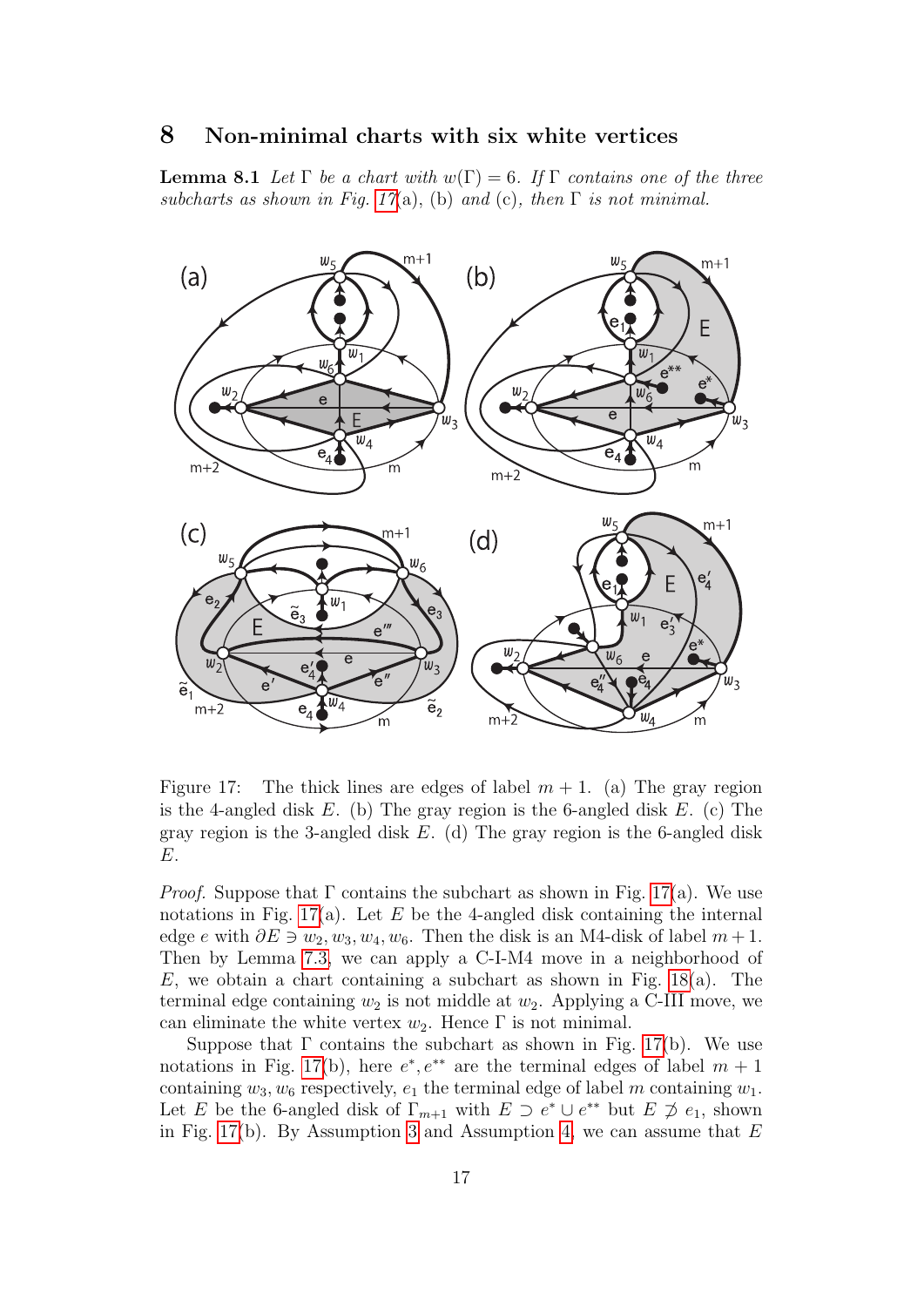does not contain any free edges, hoops nor rings of label  $m, m + 1, m + 2$ . Let  $\gamma$  be a simple arc connecting two black vertices in  $e^*$  and  $e^{**}$  with  $(\Gamma_m \cup$  $\Gamma_{m+1} \cup \Gamma_{m+2}$ )  $\cap$  Int $\gamma = \emptyset$ . Applying C-II moves and a C-I-M2 move along  $\gamma$ , we obtain a new free edge of label  $m + 1$ . Hence  $\Gamma$  is not minimal.

Suppose that  $\Gamma$  contains the subchart as shown in Fig. [17\(](#page-16-1)c). We use no-tations in Fig. [17\(](#page-16-1)c), here  $e'_4$  is the terminal edge of label  $m+2$  containing  $w_4$ , and  $e_2, e_3, e', e'', e'''$  are the internal edges of label  $m + 1$  with  $\partial e_2 = \{w_2, w_5\}$ ,  $\partial e_3 = \{w_3, w_6\}, \partial e' = \{w_2, w_4\}, \partial e'' = \{w_3, w_4\}$  and  $\partial e'''' = \{w_2, w_3\}.$  Further  $\tilde{e}_1, \tilde{e}_2, \tilde{e}_3$  are the internal edges of label  $m + 2$  such that  $\partial \tilde{e}_1 = \{w_4, w_5\},\$  $\partial \widetilde{\epsilon}_2 = \{w_4, w_6\}$ , and  $\widetilde{\epsilon}_3$  is oriented from  $w_6$  to  $w_5$ .

Let E be the 3-angled disk of  $\Gamma_{m+2}$  bounded by  $\tilde{e}_1, \tilde{e}_2, \tilde{e}_3$  with  $E \ni w_2, w_3$ . Set  $X = e' \cup e'' \cup e''' \cup e_2 \cup e_3 \cup e'_4 \cup \partial E$ .

Now  $(\Gamma_{m+1} \cup \Gamma_{m+2} \cup \Gamma_{m+3}) \cap E = X$ . For, by applying Lemma [7.2](#page-13-1) to  $e_2, e_3$  respectively, we can assume that

(1) neither  $e_2$  nor  $e_3$  contains a crossing.

Now  $\partial E \subset \Gamma_{m+2}$  implies that the closure of  $(\Gamma_{m+1} \cup \Gamma_{m+2} \cup \Gamma_{m+3}) \cap E - X$ consists of hoops, and rings. In the disk  $E$  each of the hoops and the rings is simple by Statement (1). Hence by Assumption [3](#page-4-2) and Assumption [4,](#page-4-3) we have that  $(\Gamma_{m+1} \cup \Gamma_{m+2} \cup \Gamma_{m+3}) \cap E = X$ .

Applying C-II moves, we can shift the black vertex of the terminal edge  $e_4'$  near the edge  $e'''$ . Applying a C-III move, we obtain the chart as shown in Fig. [18\(](#page-18-1)b).

Let F be the 4-angled disk of  $\Gamma_{m+1}$  as shown in Fig. [18\(](#page-18-1)b). Then F is an M4-disk of label  $m + 1$ . By Lemma [7.3,](#page-14-2) we can apply a C-I-M4 move for  $F$  so that we obtain the chart as shown in Fig. [18\(](#page-18-1)c). The terminal edge of label  $m + 1$  containing  $w_4$  is not middle at  $w_4$ . Thus by a C-III move, we obtain a minimal chart with six white vertices and a lens. This contradicts Lemma [3.1\(](#page-5-2)b). Therefore  $\Gamma$  is not minimal.  $\Box$ 

<span id="page-17-0"></span>**Lemma 8.2** Let  $\Gamma$  be a minimal chart with  $w(\Gamma) = 6$ . If  $\Gamma$  contains the subchart as shown in Fig. [17](#page-16-1)(d), then  $\Gamma$  is C-move equivalent to a minimal chart containing a subchart in the lor-family of the 2-twist spun trefoil.

*Proof.* Let  $\Gamma$  be a minimal chart with  $w(\Gamma) = 6$  containing the subchart as shown in Fig. [17\(](#page-16-1)d). We use the notations in Fig. 17(d), here  $e^*, e_4$  are the terminal edges of label  $m + 1$  containing  $w_3, w_4$  respectively,  $e_1$  is a terminal edge of label m containing  $w_1, e'_4, e''_4$  are the internal edges of label  $m + 2$  with  $\partial e_4' = \{w_4, w_5\}$  and  $\partial e_4'' = \{w_4, w_6\}$ , e is the internal edge of label m oriented from  $w_3$  to  $w_2$ , and  $e'_3$  is the internal edge of label m with  $\partial e'_3 = \{w_1, w_3\}.$ Let E be the 6-angled disk of  $\Gamma_{m+1}$  with  $w(\Gamma \cap \text{Int} E) = 0$  and  $E \supset e^* \cup e_4$ but  $E \not\supseteq e_1$ .

Set  $X = (e \cup e'_3 \cup e^* \cup e_4 \cup e'_4 \cup e''_4) \cup \partial E$ . Since  $\partial E \supset \Gamma_{m+1}$ , and since IntE contains no white vertex, each connected component of  $Cl((\Gamma_m \cup \Gamma_{m+1} \cup$  $\Gamma_{m+2}$ )  $\cap$  E – X) is a simple hoop or a simple ring. By Assumption [3](#page-4-2) and Assumption [4,](#page-4-3) we have that  $(\Gamma_m \cup \Gamma_{m+1} \cup \Gamma_{m+2}) \cap E = X$ .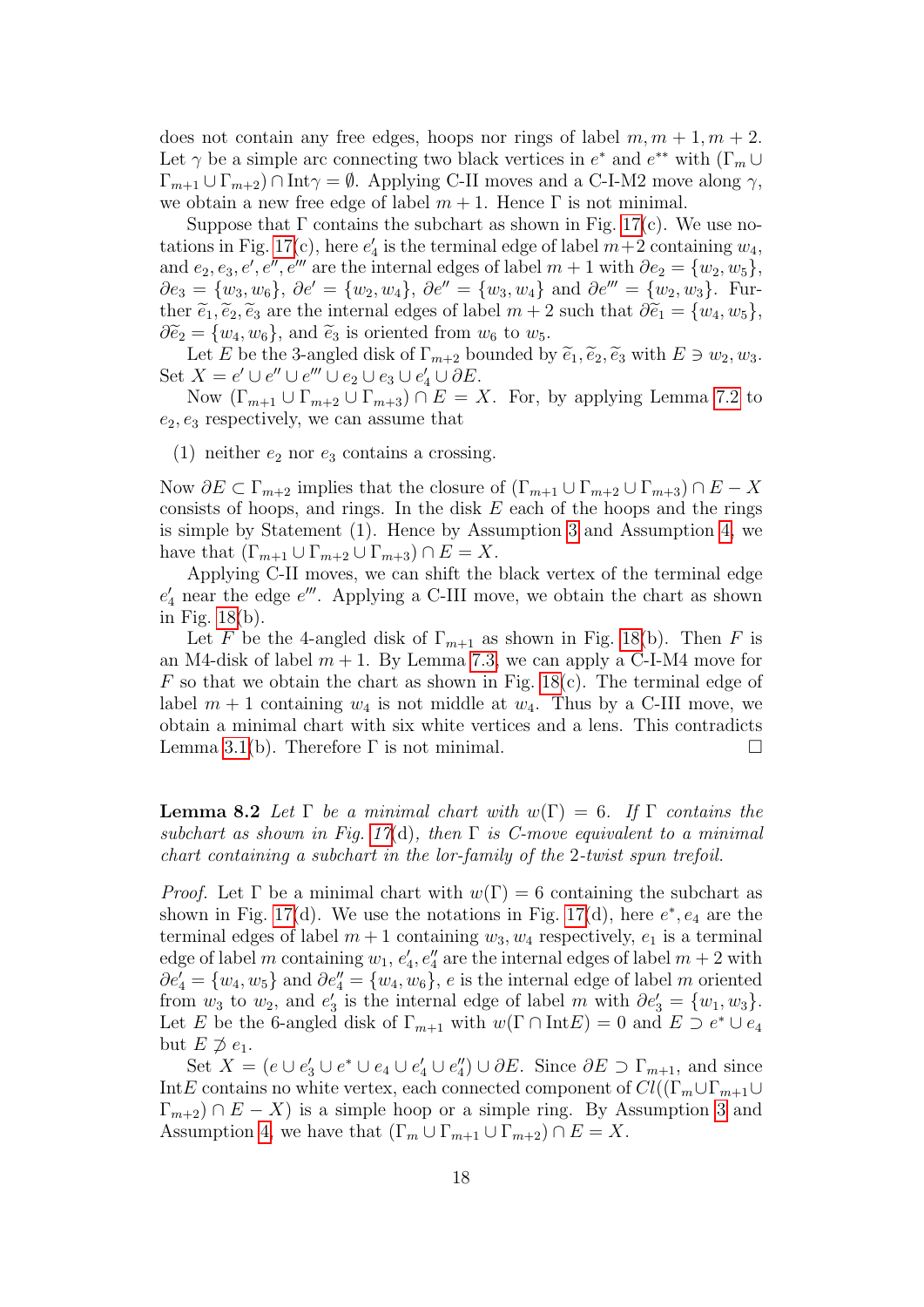

<span id="page-18-1"></span>Figure 18: The thick lines are edges of label  $m + 1$ . (b) The gray region is the 4-angled disk F. (c) The gray region is a lens of type  $(m+1, m+2)$ .

By C-II moves, we move the two black vertices in  $e^*$ ,  $e_4$  near the crossing  $e \cap e'_4$ . By a C-I-M1 move, we create a hoop of label  $m+1$  near the crossing  $e \cap$  $e_4'$  (see Fig. [19\(](#page-19-0)a)). Then we apply two C-III moves for the two terminal edges  $e^*$ ,  $e_4$ , and then we obtain the chart as shown in Fig. [19\(](#page-19-0)b). By Lemma [7.3,](#page-14-2) we can apply a C-I-M4 move for the 4-angled disk of  $\Gamma_{m+1}$  so that we obtain the chart as shown in Fig.  $19(c)$ .

Let E' be the 2-angled disk of  $\Gamma_m$  with  $w(\Gamma \cap \text{Int} E') = 0$  and  $\partial E' \ni w_2, w_4$ . Then E' is an M3-disk of type  $(m, m+1)$ . Thus by Lemma [7.4](#page-15-0) we can apply a C-I-M3 move for  $E'$  and then we obtain the chart with six white vertices as shown in Fig. [19\(](#page-19-0)d). This chart contains a subchart in the lor-family of the 2-twist spun trefoil.  $\square$ 

### <span id="page-18-0"></span>9 Proof of Main Theorem

In this section, we assume that

(1)  $\Gamma$  is a minimal chart of type  $(m; 3, 3)$ .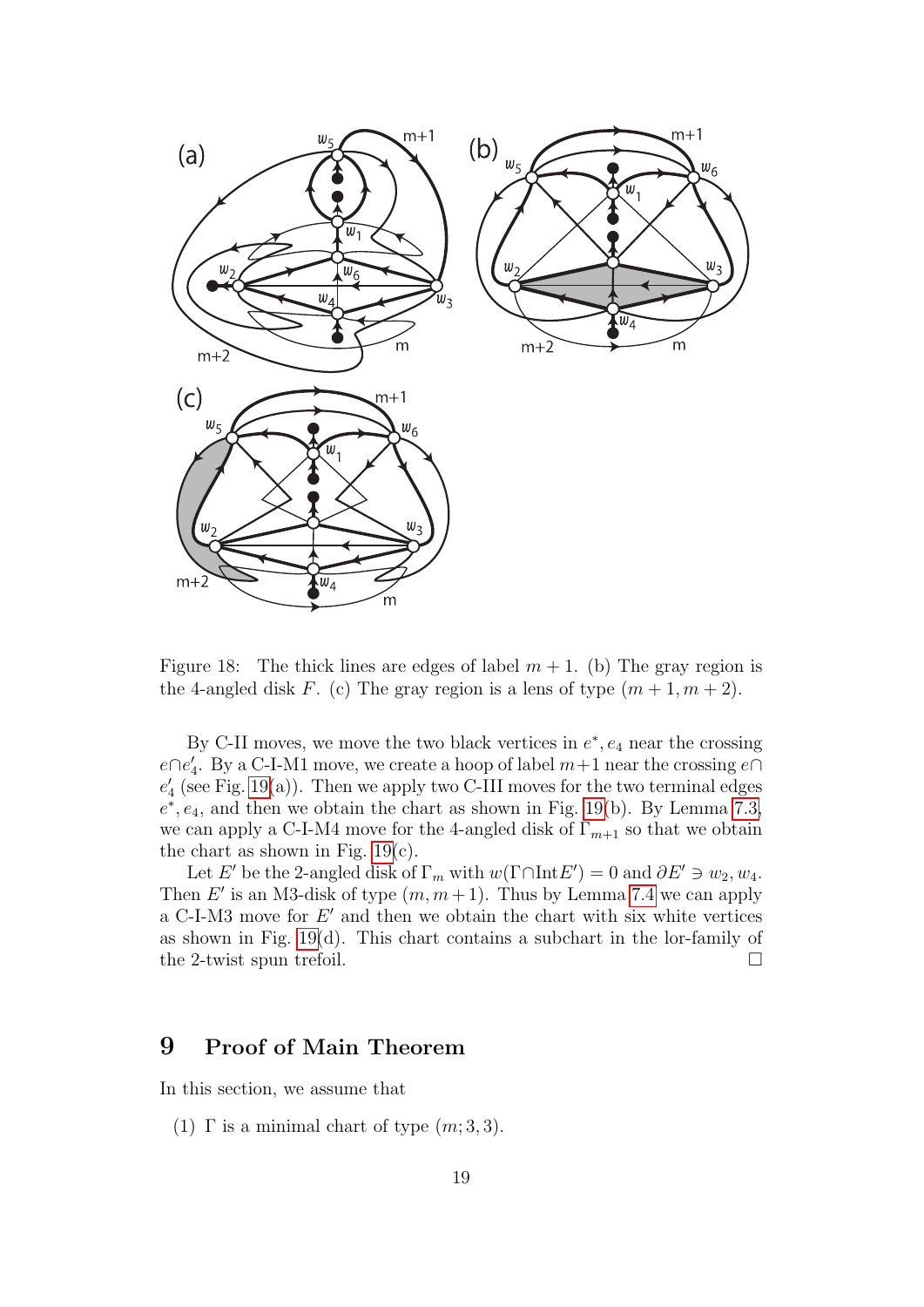

<span id="page-19-0"></span>Figure 19: The thick lines are edges of label  $m + 1$ . (b) The gray region is the 4-angled disk of  $\Gamma_{m+1}$ . (c) The gray region is an M3-disk.

By Lemma [3.3,](#page-6-3) we can assume that

(2)  $\Gamma$  does not contain any loop.

**Claim 1.** The subgraph  $\Gamma_m$  contains a graph G as shown in Fig. [8.](#page-7-2)

*Proof of Claim* 1. First of all, we shall show  $w(\Gamma_m) = 3$ . Since  $\Gamma$  is of type  $(m, 3, 3)$ , we have that  $w(\Gamma_m \cap \Gamma_{m+1}) = 3$  and  $w(\Gamma_{m-1}) = 0$  by the conditions (i) and (ii) of type of a chart. Since any white vertex in  $\Gamma_m$  is contained in  $\Gamma_{m-1}$  or  $\Gamma_{m+1}$ , we have  $w(\Gamma_m) = 3$ .

Let G be a connected component of  $\Gamma_m$  with  $w(G) \geq 1$ . We shall show  $w(G) = 3$ . By Lemma [3.4\(](#page-6-4)a), we have  $w(G) \geq 2$ . If  $w(G) = 2$ , then there exists a white vertex w in  $\Gamma_m$  with  $w \notin G$ . Since  $w(G) = 2$  and  $w(\Gamma_m) = 3$ , the connected component of  $\Gamma_m$  containing w contains exactly one white vertex. This contradicts Lemma [3.4\(](#page-6-4)a). Hence  $w(G) = 3$ . By Lemma 3.4(b), the graph G is the graph as shown in Fig. [8.](#page-7-2) Thus  $\Gamma_m$  contains the graph G as shown in Fig. [8.](#page-7-2)  $\Box$ 

The closures of connected components of  $S^2 - G$  consists of three disks. Let  $e_1$  be the terminal edge of label m. Let  $D_1$  be one of the three disks with  $D_1 \cap e_1 = \emptyset$ ,  $D_2$  one of the three disks with  $D_2 \supset e_1$ , and  $D_3$  the last one of the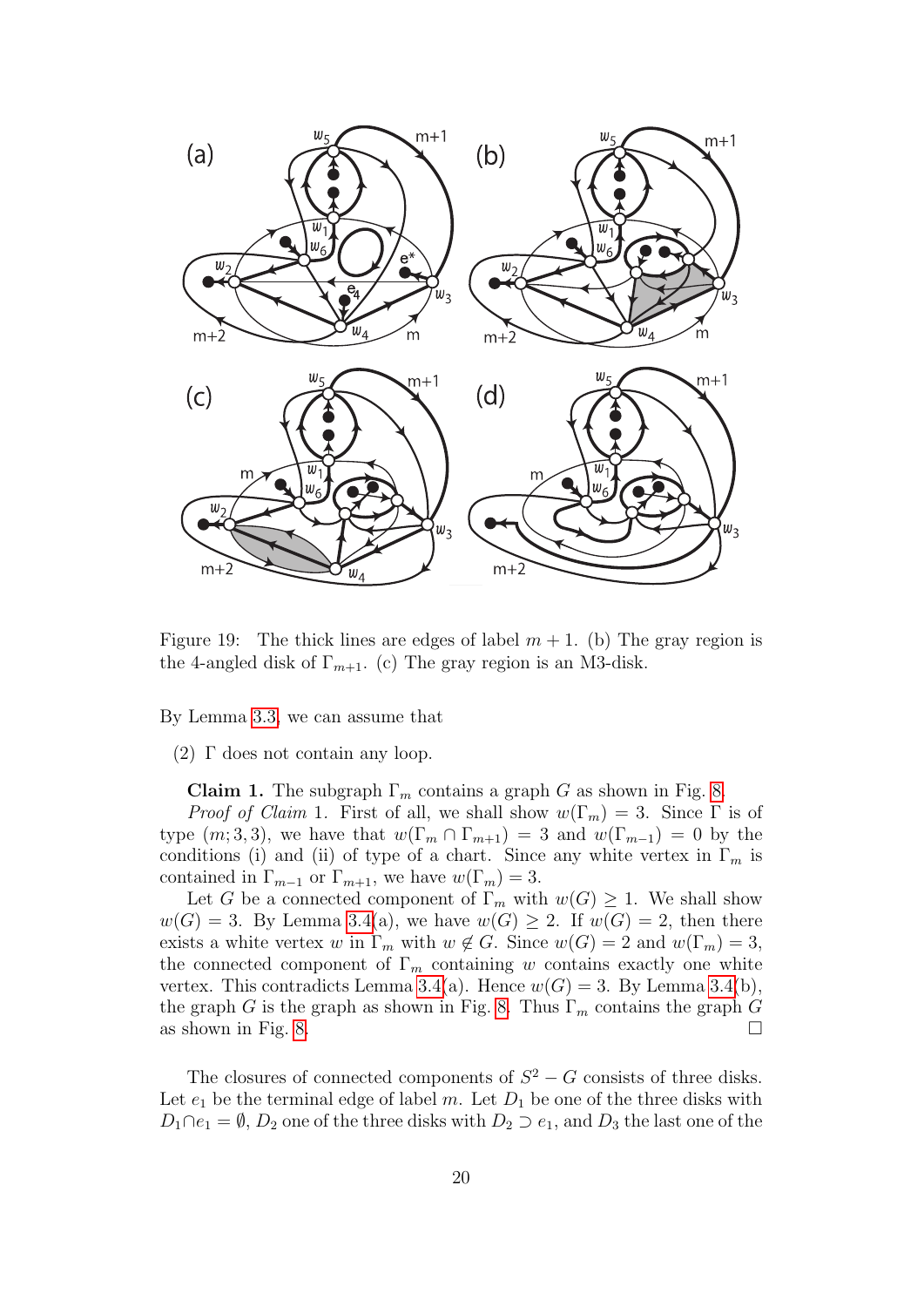three disks (see Fig. [20\(](#page-20-0)a)). Then  $D_1$  is a 2-angled disk without feelers,  $D_2$ is a 3-angled disk with one feeler, and  $D_3$  is a 3-angled disk without feelers. Let  $w_1, w_2, w_3$  be white vertices in  $\Gamma_m$  with  $w_1 \in e_1$ , and e the internal edge of label m with  $e = D_1 \cap D_3$ . In this section we assume that

- (3)  $\Gamma$  is locally minimal with respect to  $D_2$ ,
- (4) the terminal edge  $e_1$  of label m is oriented from  $w_1$ ,
- (5) the edge e is oriented from  $w_3$  to  $w_2$ ,
- (6) the point at infinity  $\infty$  is contained in Int $D_2$ .

We use the notations shown in Fig. [20\(](#page-20-0)a).



<span id="page-20-0"></span>Figure 20: The thick lines are edges of label  $m+1$ . (a) The light gray region is the disk  $D_1$ , and the dark gray region is the disk  $D_3$ . (b) The gray region is the disk F.

Claim 2.  $w(\Gamma \cap \text{Int}D_1) \geq 1$  and  $w(\Gamma \cap \text{Int}D_2) \geq 1$ .

*Proof of Claim 2.* Since  $\partial D_1$  is oriented anticlockwise, by Lemma [4.2\(](#page-8-2)a) we have  $w(\Gamma \cap \text{Int}D_1) \geq 1$ .

Since  $D_2$  is a special 3-angled disk with one feeler, by Lemma [5.2](#page-11-2) we have  $w(\Gamma \cap \text{Int}D_2) \geq 1.$ 

Let  $w_4, w_5, w_6$  be white vertices in  $\Gamma_{m+2}$ . By Claim 2, without loss of generality we can assume that  $w_4 \in \text{Int}D_1$  and  $w_5 \in \text{Int}D_2$ .

#### Claim 3.  $w_6 \notin \text{Int}D_1$ .

*Proof of Claim 3.* Let  $e'$ ,  $e''$  be the edges of label  $m + 1$  in  $D_1$  containing  $w_2, w_3$  respectively. Then both of  $e', e''$  are oriented inward at white vertices on the boundary. Suppose  $w_6 \in \text{Int}D_1$ . Then  $w(\Gamma \cap \text{Int}D_1) = 2$  and  $w(\Gamma_{m+1} \cap$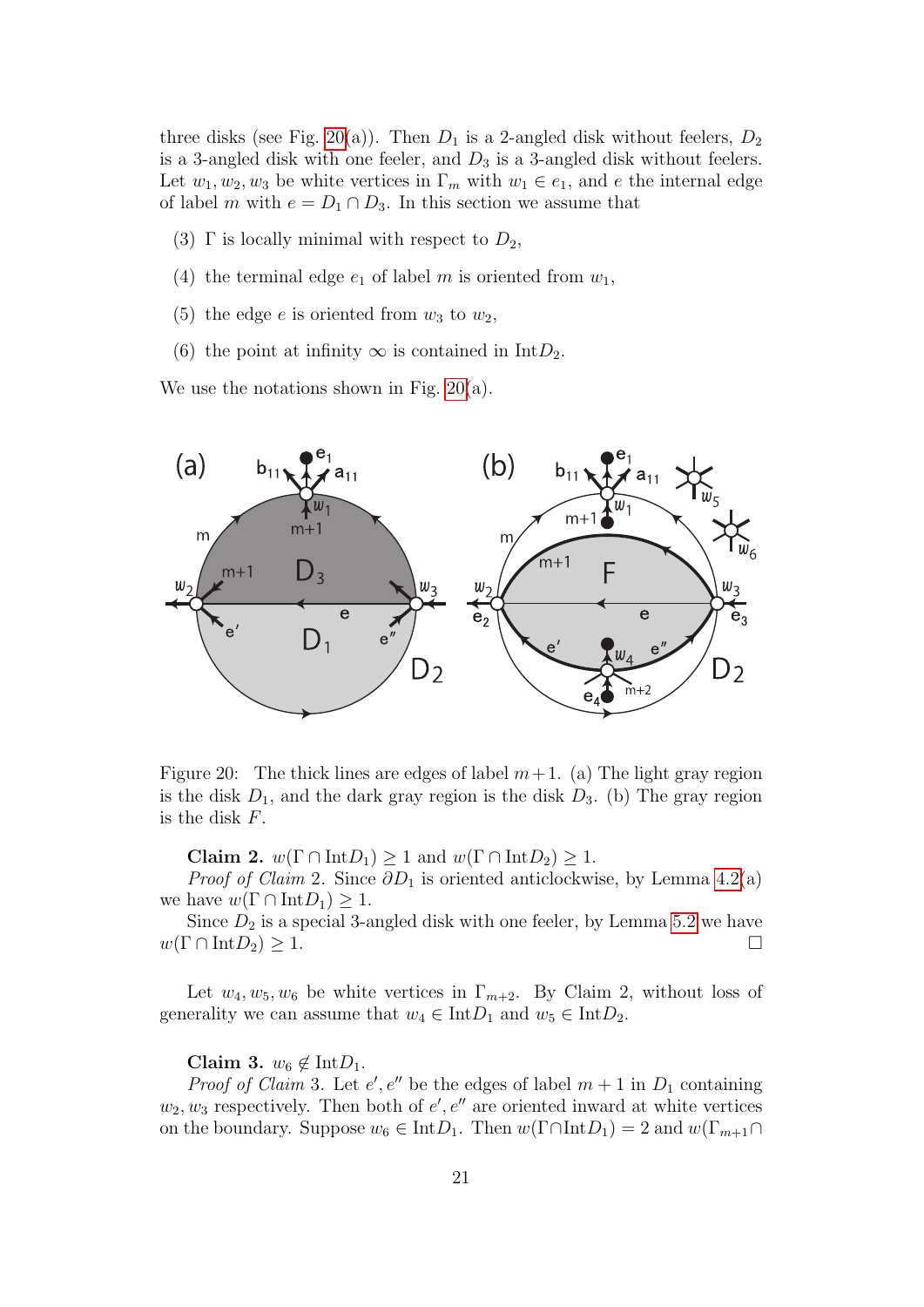$IntD_1$  = 2. Thus by Lemma [4.2\(](#page-8-2)c), the disk  $D_1$  contains an element of ROfamilies of the two pseudo charts as shown in Fig.  $10(c)$  and (d). In Fig.  $10(c)$ and (d), there exists an internal edge of label  $m + 1$  oriented outward at the white vertex on the boundary. Hence  $e'$  or  $e''$  is oriented outward at the white vertex on the boundary  $\partial D_1$ . This is a contradiction. Hence  $w_6 \notin \text{Int} D_1$ .  $\Box$ 

#### Claim 4.  $w_6 \notin \text{Int}D_2$ .

*Proof of Claim* 4. Suppose  $w_6 \in \text{Int}D_2$ . Then  $w(\Gamma \cap \text{Int}D_1) = 1$ ,  $w(\Gamma \cap \Gamma)$  $\text{Int}D_2$  = 2 and  $w(\Gamma \cap \text{Int}D_3) = 0$ . By Lemma [4.2\(](#page-8-2)b), the disk  $D_1$  contains pseudo chart as shown in Fig. [10\(](#page-8-0)b). By Lemma [5.1,](#page-10-3) the disk  $D_3$  contains pseudo chart as shown in Fig. [11\(](#page-10-1)b). Thus we have the pseudo chart as shown in Fig.  $14(a)$ .

Let  $e_4$  be the terminal edge of label  $m+1$  containing  $w_4$ . Let F be the 3angled disk of  $\Gamma_{m+1}$  containing e with  $\partial F \ni w_2, w_3, w_4$ . Then  $w(\Gamma \cap \text{Int} F) =$ 0. Now we have the same situation in the example of IO-Calculation in Section [6.](#page-11-0) Thus we have  $e_4 \not\subset F$  by IO-Calculation with respect to  $\Gamma_{m+2}$ in  $F$  (see Statement (3) in Section [6\)](#page-11-0). Hence we have the pseudo chart in Fig. [20\(](#page-20-0)b). We use the notations shown in Fig. [20\(](#page-20-0)b).

Now  $e_2$  is an internal edge (or a terminal edge) of label  $m+1$  in  $D_2$ containing  $w_2$ . Then  $e_2$  is not a terminal edge. For, if  $e_2$  is a terminal edge, then the 3-angled disk  $F$  satisfies the condition in Lemma [5.3.](#page-11-3) Thus  $w(\Gamma \cap \text{Int} F) \geq 1$ . This contradicts the fact that  $w(\Gamma \cap \text{Int} F) = 0$ . Hence  $e_2$ is not a terminal edge.

Let  $F' = Cl(S^2 - F)$ . Then F' is a 3-angled disk of  $\Gamma_{m+1}$ . We shall show  $e_2 \not\ni w_3$ . For, if  $e_2 \ni w_3$ , then the edge  $e_2$  separates F' into two disks. One of the two disks contains the terminal edge  $e_4$ , say D. Let D' be the other disk. By IO-Calculation with respect to  $\Gamma_{m+2}$  in D, we have that D contains  $w_5$  or  $w_6$ . Further, by IO-Calculation with respect to  $\Gamma_{m+1}$  in D', we have that  $D'$  contains  $w_5$  or  $w_6$ . Without loss of generality we can assume that  $w_5 \in D$  and  $w_6 \in D'$ . Thus  $w(\Gamma_{m+2} \cap D') = 1$  and there exists a connected component of  $\Gamma_{m+2}$  containing exactly one white vertex  $w_6$ . This contradicts Lemma [3.4\(](#page-6-4)a). Hence  $e_2 \not\supset w_3$ . Since  $e_2 \neq a_{11}$  and  $e_2 \neq b_{11}$  and since  $e_2$  is not a terminal edge, we have  $e_2 \ni w_5$  or  $e_2 \ni w_6$ . Without loss of generality we can assume  $e_2 \ni w_5$ .

Now  $e_3$  is an internal edge (or a terminal edge) of label  $m+1$  in  $D_2$ containing  $w_3$ . Since the edge  $e_3$  is not middle at  $w_3$ , by Assumption [2](#page-4-1) the edge  $e_3$  is not a terminal edge. Hence there are four cases: (1)  $e_3 = a_{11}$ , (2)  $e_3 = b_{11}$ , (3)  $e_3 \ni w_5$ , (4)  $e_3 \ni w_6$ .

For Case (1), there exists a lens of type  $(m, m + 1)$  whose boundary contains  $e_3$ . This contradicts Lemma [3.1\(](#page-5-2)b). Hence Case (1) does not occur.

For Case (2), we have  $a_{11} \ni w_6$  because  $a_{11}$  is not middle at  $w_1$ . Hence there exists a loop of label  $m + 1$  containing  $w_6$ . This contradicts the fact that  $\Gamma$  does not contain any loop (see Statement (2) in this section). Hence Case (2) does not occur.

For Case  $(3)$ , let  $e_5$  be an internal edge (or a terminal edge) of label  $m + 1$  containing  $w_5$  different from  $e_2$  and  $e_3$ . Since  $e_2$  is oriented from  $w_2$  to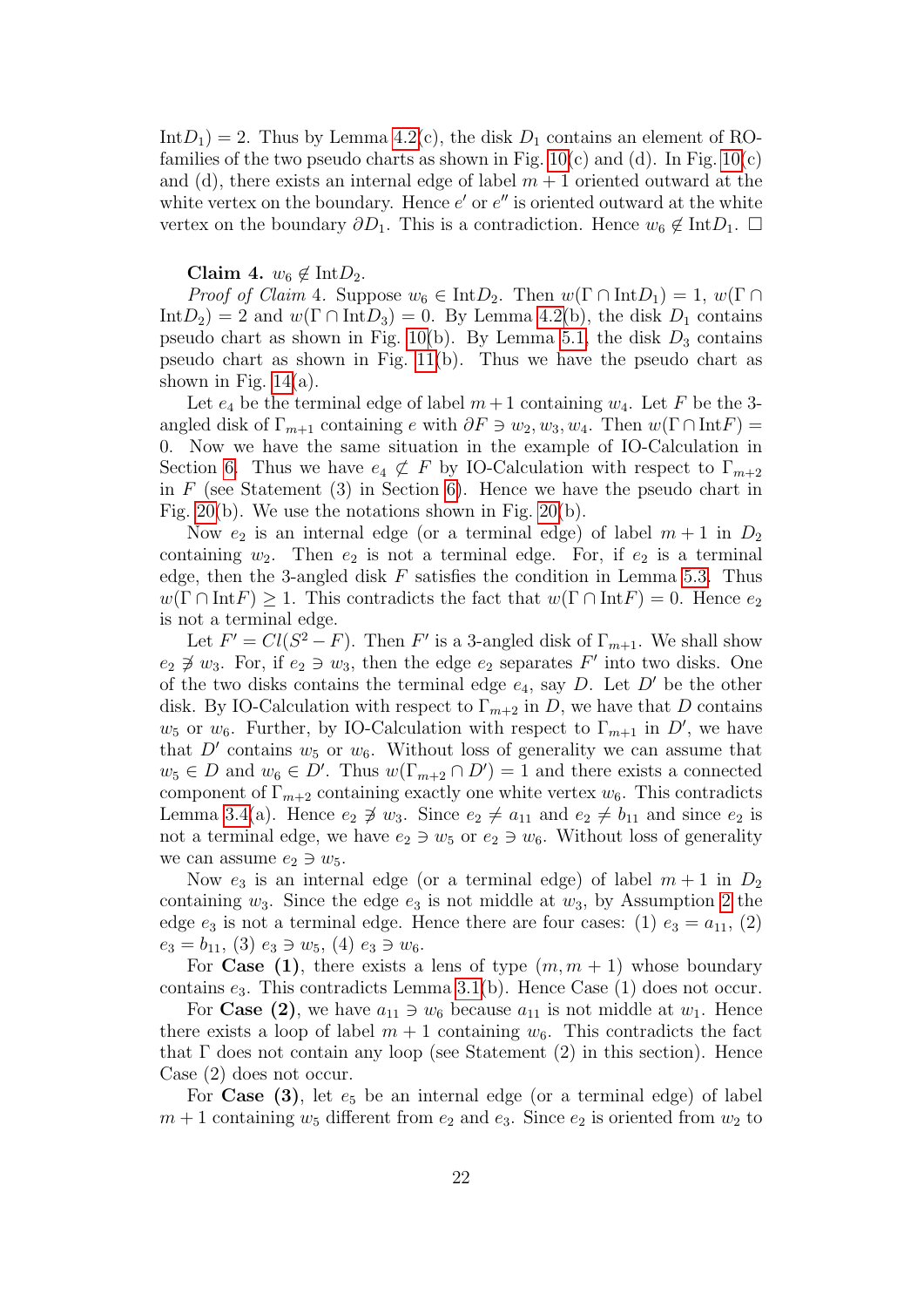$w_5$  and since  $e_3$  is oriented from  $w_5$  to  $w_3$ , the edge  $e_5$  is not middle at  $w_5$ . By Assumption [2,](#page-4-1) the edge  $e_5$  is not a terminal edge.

Let E be the 4-angled disk of  $\Gamma_{m+1}$  with  $\partial E = e' \cup e'' \cup e_2 \cup e_3$  and  $E \ni w_1$ . If  $e_5 \not\subset E$ , then  $w_6 \in e_5$ , because  $e_5$  is not a terminal edge. Thus there exists a loop of label  $m + 1$  containing  $w_6$ . This contradicts the fact that  $\Gamma$  does not contain any loop. Hence  $e_5 \subset E$  (see Fig. [21\(](#page-23-0)a)).

Let  $e'''$  be the internal edge of label  $m + 1$  with  $\partial e''' = \{w_2, w_3\}$ . Let E' be the 3-angled disk of  $\Gamma_{m+1}$  in E with  $\partial E' = e_2 \cup e_3 \cup e'''$ . By IO-Calculation with respect to  $\Gamma_{m+1}$  in E', we have  $w_6 \in E' \subset E$ . Thus  $w(\Gamma \cap (S^2 - E)) = 0$ . However, by IO-Calculation with respect to  $\Gamma_{m+2}$  in  $Cl(S^2 - E)$ , there exists at least one white vertex of  $\Gamma_{m+2}$  in  $S^2 - E$ . This is a contradiction. Hence Case (3) does not occur.

For Case (4), let  $e_2, e_2''$  be internal edges (or terminal edges) of label  $m + 1$  containing  $w_5$  different from  $e_2$  such that  $e_2, e'_2, e''_2$  lie clockwise around  $w_5$  in this order. Let  $e'_3, e''_3$  be internal edges (or terminal edges) of label  $m + 1$  containing  $w_6$  different from  $e_3$  such that  $e_3, e'_3, e''_3$  lie clockwise around  $w_6$  in this order (see Fig. [21\(](#page-23-0)b)).

We can show that  $a_{11} = e'_3$ . If not, then there are three cases: (4-1)  $a_{11} = e'_2$ , (4-2)  $a_{11} = e''_2$ , (4-3)  $a_{11} = e''_3$ .

For Case (4-1), there exists a loop of label  $m + 1$  containing  $w_6$ . This contradicts the fact that  $\Gamma$  does not contain any loop.

For **Case (4-2)**, the edge  $b_{11}$  is a terminal edge not middle at  $w_1$ . This contradicts Assumption [2.](#page-4-1)

For Case (4-3), the edge  $e'_3$  is a terminal edge not middle at  $w_6$ . This contradicts Assumption [2.](#page-4-1)

Hence we have  $a_{11} = e'_3$ . Similarly we can show that  $b_{11} = e''_2$ . Since the edge  $e''_3$  is not middle at  $w_6$ , we have  $e''_3 = e'_2$ . Hence by the help of New Disk Lemma (Lemma [7.1\)](#page-13-2), the chart  $\Gamma$  contains the subchart as shown in Fig. [17\(](#page-16-1)c). By Lemma [8.1,](#page-16-2) the chart  $\Gamma$  is minimal. This is a contradiction. Hence Case (4) does not occur. Therefore we complete the proof of Claim 4.  $\Box$ 

Proof of Main Theorem. Now we start from the pseudo chart as shown in Fig. [20\(](#page-20-0)a). By Claim 2, Claim 3 and Claim 4, we have  $w(\Gamma \cap \text{Int}D_1) = 1$ ,  $w(\Gamma \cap \text{Int}D_2) = 1$  and  $w(\Gamma \cap \text{Int}D_3) = 1$ . Without loss of generality, we can assume that Int $D_1$  contains a white vertex  $w_4$ , Int $D_2$  contains a white vertex  $w_5$ , Int $D_3$  contains a white vertex  $w_6$ .

By Lemma [4.2\(](#page-8-2)b), the disk  $D_1$  contains the pseudo chart as shown in Fig. [10\(](#page-8-0)b). Since  $D_2$  is a special 3-angled disk with one feeler, by Lemma [5.2](#page-11-2) the disk  $D_2$  contains an element of RO-families of the two pseudo charts as shown in Fig.  $11(g)$  and (h) (see Fig. [22\(](#page-24-0)a) and (b)).

Suppose that  $\Gamma$  contains the pseudo chart as shown in Fig. [22\(](#page-24-0)b). We use the notations shown in Fig.  $22(b)$ , here e is the internal edge of label m oriented from  $w_3$  to  $w_2$ , and  $e', e'', e'''$  are internal edges of label  $m + 1$ with  $\partial e' = \{w_2, w_4\}, \partial e'' = \{w_3, w_4\}$  and  $\partial e''' = \{w_2, w_3\}.$  Let  $E_1, E_2$  be the 3-angled disks of  $\Gamma_{m+1}$  with  $E_1 \cap E_2 = \partial E_1 = \partial E_2 = e' \cup e'' \cup e'''$  and  $E_1 \supset e$ .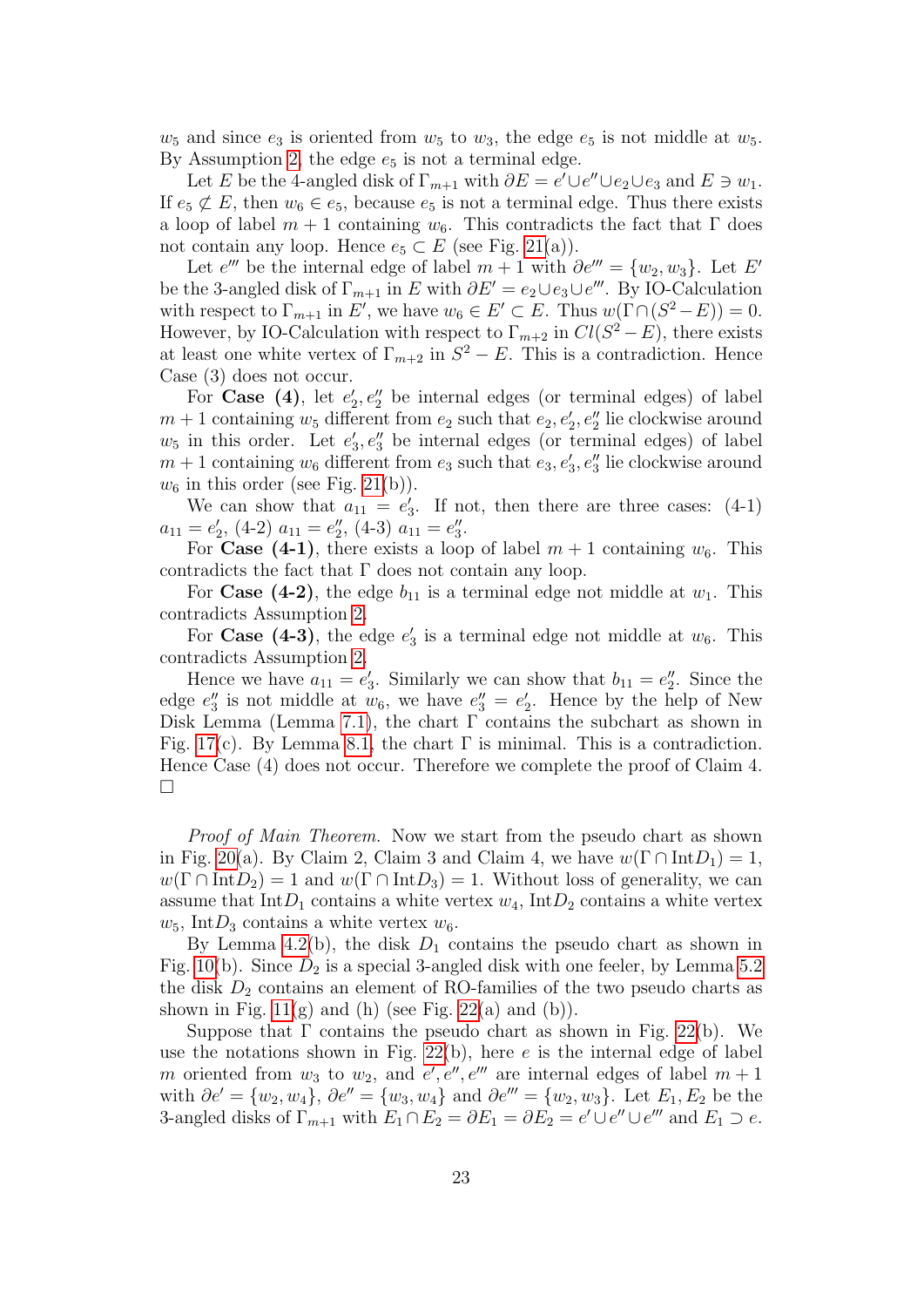

<span id="page-23-0"></span>Figure 21: The thick lines are edges of label  $m + 1$ . (a) The gray region is the disk E.

Let  $e_4$  be the terminal edge of label  $m+1$  containing  $w_4$ . By IO-Calculation with respect to  $\Gamma_{m+2}$  in  $E_2$ , we have  $e_4 \not\subset E_2$ . Thus  $e_4 \subset E_1$  (see Fig. [22\(](#page-24-0)c)).

Let D be the 2-angled disk of  $\Gamma_{m+1}$  in  $D_2$  with  $\partial D \ni w_1, w_5$  (see Fig. [22\(](#page-24-0)c)). Let  $n_I$  be the number of inward arcs of label  $m + 2$  in  $Cl(E_1 - D)$  and  $n_O$ the number of outward arcs of label  $m + 2$  in  $Cl(E_1 - D)$ . We shall count the numbers  $n_I$  and  $n_O$  as follows.

**Assertion 1.** There are two outward arcs of label  $m + 2$  containing  $w_5$ in  $Cl(E_1 - D)$ .

For, the two edges  $e'_5, e''_5$  are internal edges (or terminal edges) of label  $m + 2$  containing  $w_5$  in  $Cl(E_1 - D)$  (see Fig. [22\(](#page-24-0)c)). Since the two edges are oriented outward at  $w_5$ , there are two outward arcs of label  $m+2$  containing  $w_5$  in  $Cl(E_1 - D)$ .

**Assertion 2.** There are two inward arcs of label  $m + 2$  containing  $w_4$  in  $Cl(E_1-D).$ 

For,  $e_4 \subset E_1$  implies that there are two internal edges (or terminal edges) of label  $m + 2$  in  $Cl(E_1 - D)$  containing  $w_4$ , say  $e'_4$ ,  $e''_4$  (see Fig. [22\(](#page-24-0)c)). Since the terminal edge  $e_4$  is oriented inward at  $w_4$ , the two edges  $e'_4, e''_4$  are oriented inward at  $w_4$ . Thus there are two inward arcs of label  $m + 2$  containing  $w_4$ in  $Cl(E_1 - D)$ .

Now for the white vertex  $w_6 \in D_3 \subset Cl(E_1 - D)$ , there are two cases:

- (b-1) there is one inward arc of label  $m + 2$  containing  $w_6$  and there are two outward arcs of label  $m + 2$  containing  $w_6$ ,
- (b-2) there is one outward arc of label  $m+2$  containing  $w_6$  and there are two inward arcs of label  $m + 2$  containing  $w_6$ .

For Case (b-1), by Assumption [2](#page-4-1) the white vertex  $w_6$  is contained in at most one terminal edge of label  $m + 2$ . Let  $e_6$  be an internal edge (or a terminal edge) of label  $m + 2$  middle at  $w_6$ .

Suppose that  $e_6$  is a terminal edge. Then by Condition (b-1) the terminal edge  $e_6$  is oriented inward at  $w_6$ . Thus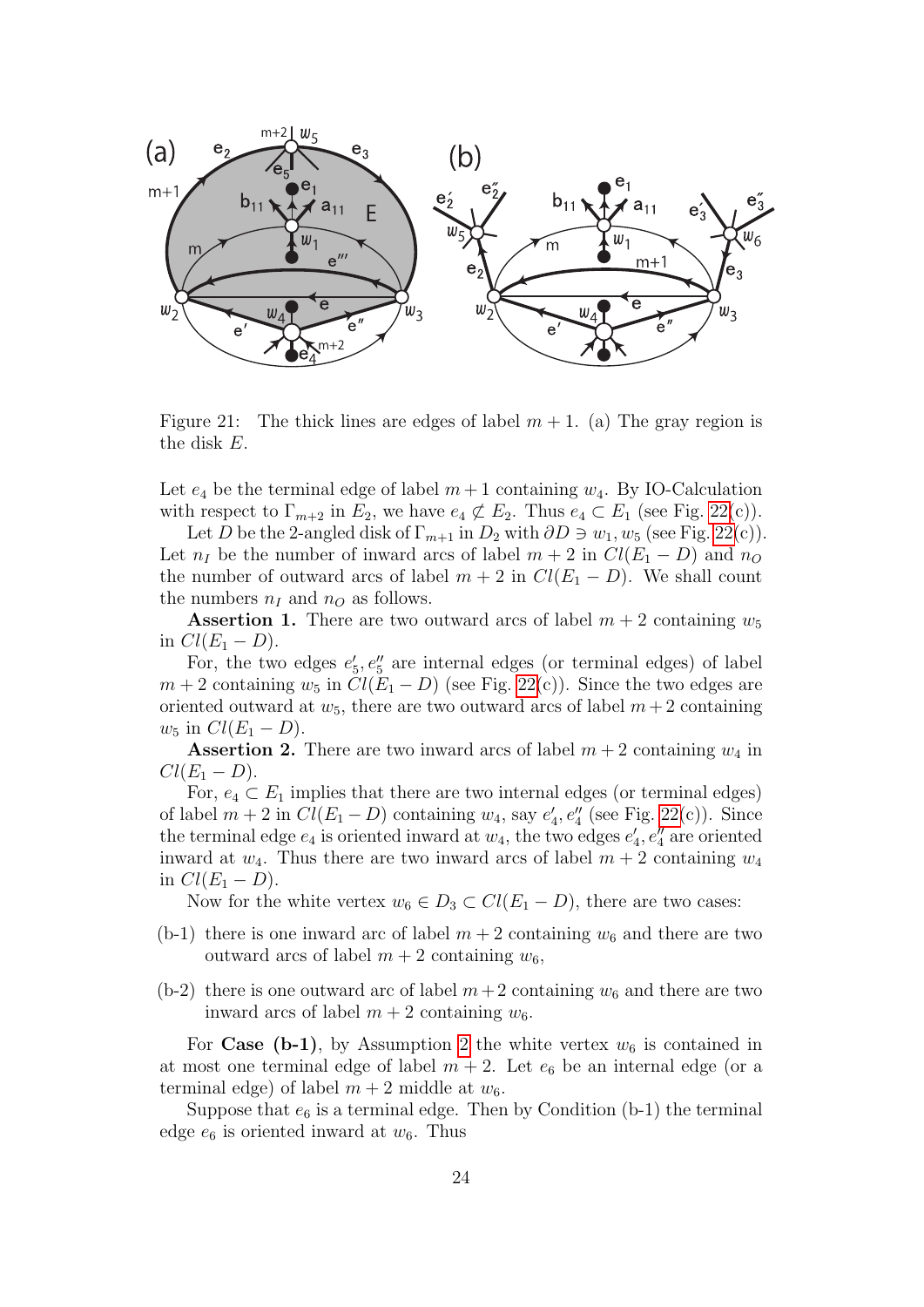

<span id="page-24-0"></span>Figure 22: The thick lines are edges of label  $m + 1$ . (b),(c) The dark gray region is the 3-angled disk  $E_2$ , and the light gray region is the 2-angled disk D.

(\*) there exists an outward arc of label  $m + 2$  containing the black vertex in the terminal edge  $e_6$ .

Since none of  $e'_4, e''_4, e'_5, e''_5$  contain middle arcs at  $w_4$  or  $w_5$ , none of  $e'_4, e''_4, e'_5, e''_5$ are terminal edges by Assumption [2.](#page-4-1) Thus the two edges  $e'_4, e''_4$  contain  $w_5$  or  $w_6$ , and the two edges  $e'_5, e''_5$  contain  $w_4$  or  $w_6$ . Hence by (\*) and Assertion 1 and Assertion 2 we have  $n_I = 3$  and  $n_O = 5$ . This is a contradiction by IO-Calculation with respect to  $\Gamma_{m+2}$  in  $Cl(E_1 - D)$ .

Similarly for the case that  $e_6$  is not a terminal edge, we have  $n_I = 3$  and  $n<sub>O</sub> = 4$ . This is a contradiction. Hence Case (b-1) does not occur.

For Case (b-2), in a similar way to Case (b-1), we have  $n_I = 4$  or 5 and  $n<sub>O</sub> = 3$ . This is a contradiction by IO-Calculation with respect to  $\Gamma_{m+2}$  in  $Cl(E_1 - D)$ . Hence Case (b-2) does not occur. Thus Γ does not contain the pseudo chart as shown in Fig. [22\(](#page-24-0)b).

Suppose that  $\Gamma$  contains the pseudo chart as shown in Fig. [22\(](#page-24-0)a). Since the disk  $D_3$  is a 3-angled disk without feelers with  $w(\Gamma \cap \text{Int}D_3) = 1$ , by Lemma [5.2](#page-11-2) there are three cases: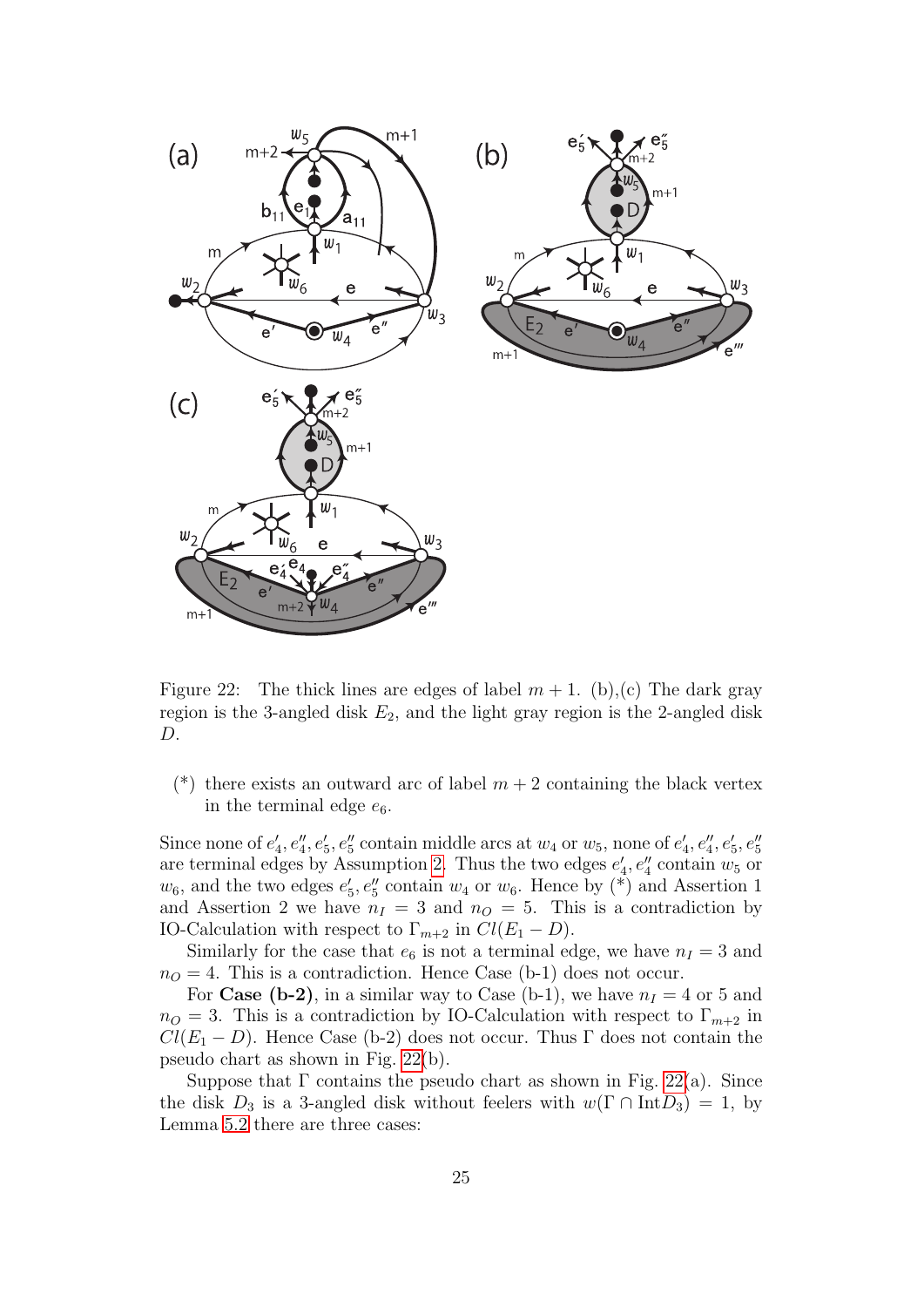- $(a-1)$   $D_3$  contains an element of the RO-family of the pseudo chart as shown in Fig.  $11(c)$  (see Fig.  $23(a)$ ),
- $(a-2)$   $D_3$  contains an element of RO-family of the pseudo chart as shown in Fig.  $11(d)$  (see Fig.  $23(b)$ ),
- $(a-3)$   $D_3$  contains an element of RO-family of the pseudo chart as shown in Fig.  $11(e)$  (see Fig.  $23(c)$ ).

Let  $e_4$  be the terminal edge of label  $m + 1$  containing  $w_4$ .

For Case (a-1), let E be the 4-angled disk of  $\Gamma_{m+1}$  with  $\partial E \ni w_2, w_3, w_4, w_6$ and  $E \supset e$ . By IO-Calculation with respect to  $\Gamma_{m+2}$  in E, we have  $e_4 \not\subset E$ . Thus by the help of New Disk Lemma (Lemma [7.1\)](#page-13-2), the chart  $\Gamma$  contains the subchart as shown in Fig. [17\(](#page-16-1)a). By Lemma [8.1,](#page-16-2) the chart  $\Gamma$  is not minimal. This is a contradiction. Hence Case (a-1) does not occur.

For **Case** (a-2), let E be the 6-angled disk of  $\Gamma_{m+1}$  with  $E \not\supseteq e_1$  and  $E \supset e$ . By IO-Calculation with respect to  $\Gamma_{m+2}$  in E, we have  $e_4 \subset E$ . Thus by the help of New Disk Lemma (Lemma [7.1\)](#page-13-2), the chart  $\Gamma$  contains the subchart as shown in Fig. [17\(](#page-16-1)d). By Lemma [8.2,](#page-17-0) the chart  $\Gamma$  is C-move equivalent to a minimal chart containing a subchart in the lor-family of the 2-twist spun trefoil as shown in Fig. [1.](#page-1-0)

For Case (a-3), let E be the 6-angled disk of  $\Gamma_{m+1}$  with  $E \not\supseteq e_1$  and  $E \supset e$ . By IO-Calculation with respect to  $\Gamma_{m+2}$  in E, we have  $e_4 \not\subset E$ . Thus by the help of New Disk Lemma (Lemma [7.1\)](#page-13-2), the chart  $\Gamma$  contains the subchart as shown in Fig. [17\(](#page-16-1)b). By Lemma [8.1,](#page-16-2) the chart  $\Gamma$  is not minimal. This is a contradiction. Hence Case (a-3) does not occur.

Therefore we complete the proof of Main Theorem.

# References

- <span id="page-25-4"></span>[1] J. S. Carter and M. Saito, "Knotted surfaces and their diagrams", Mathematical Surveys and Monographs, 55, American Mathematical Society, Providence, RI, (1998). MR1487374 (98m:57027)
- <span id="page-25-2"></span>[2] I. Hasegawa, The lower bound of the w-indices of non-ribbon surfacelinks, Osaka J. Math. 41 (2004), 891–909. MR2116344 (2005k:57045)
- <span id="page-25-3"></span>[3] S. Ishida, T. Nagase and A. Shima, Minimal n-charts with four white vertices, J. Knot Theory Ramifications 20, 689–711 (2011). MR2806339 (2012e:57044)
- <span id="page-25-1"></span>[4] S. Kamada, Surfaces in  $R<sup>4</sup>$  of braid index three are ribbon, J. Knot Theory Ramifications 1 No. 2 (1992), 137–160. MR1164113 (93h:57039)
- <span id="page-25-0"></span>[5] S. Kamada, "Braid and Knot Theory in Dimension Four", Mathematical Surveys and Monographs, Vol. 95, American Mathematical Society, (2002). MR1900979 (2003d:57050)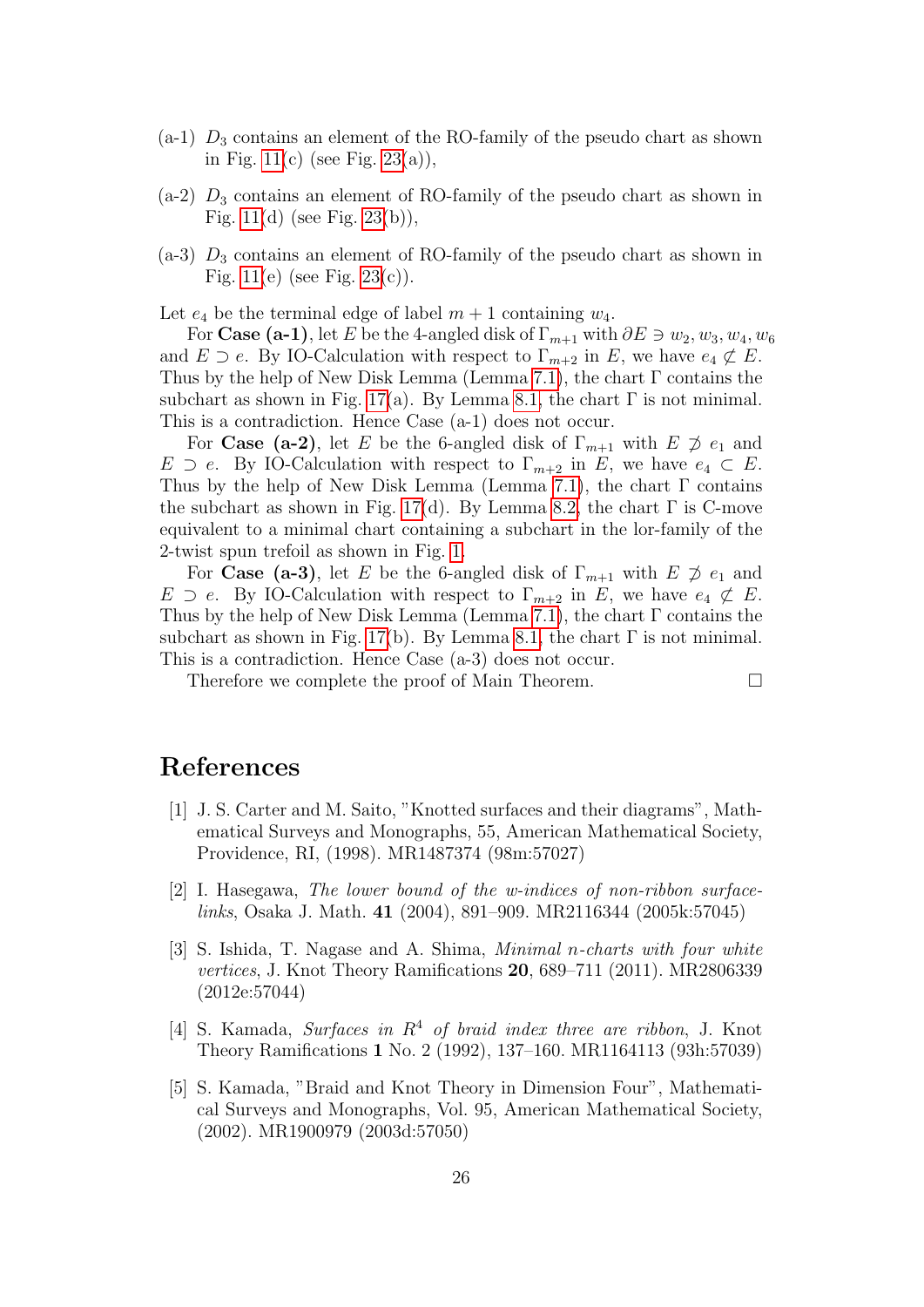

<span id="page-26-6"></span>Figure 23: The thick lines are edges of label  $m + 1$  and the gray region is the disk E.

- <span id="page-26-1"></span>[6] T. Nagase and A. Shima, Properties of minimal charts and their applications I, J. Math. Sci. Univ. Tokyo 14 (2007), 69–97. MR2320385 (2008c:57040)
- <span id="page-26-2"></span>[7] T. Nagase and A. Shima, Properties of minimal charts and their applications II, Hiroshima Math. J. 39 (2009), 1–35. MR2499196 (2009k:57040)
- <span id="page-26-3"></span>[8] T. Nagase and A. Shima, Properties of minimal charts and their applications III, Tokyo J. Math. 33 (2010), 373–392. MR2779264 (2012a:57033)
- <span id="page-26-4"></span>[9] T. Nagase and A. Shima, Properties of minimal charts and their applications IV: Loops, to appear J. Math. Sci. Univ. Tokyo [arXiv:1603.04639.](http://arxiv.org/abs/1603.04639)
- <span id="page-26-0"></span>[10] M. Ochiai, T. Nagase and A. Shima, There exists no minimal n-chart with five white vertices, Proc. Sch. Sci. TOKAI UNIV., 40 (2005), 1–18. MR2138333 (2006b:57035)
- <span id="page-26-5"></span>[11] T. Nagase and A. Shima, Gambits in charts, J. Knot Theory Ramifications 24 No. 9 (2015), 1550052 (21 pages). MR3403214